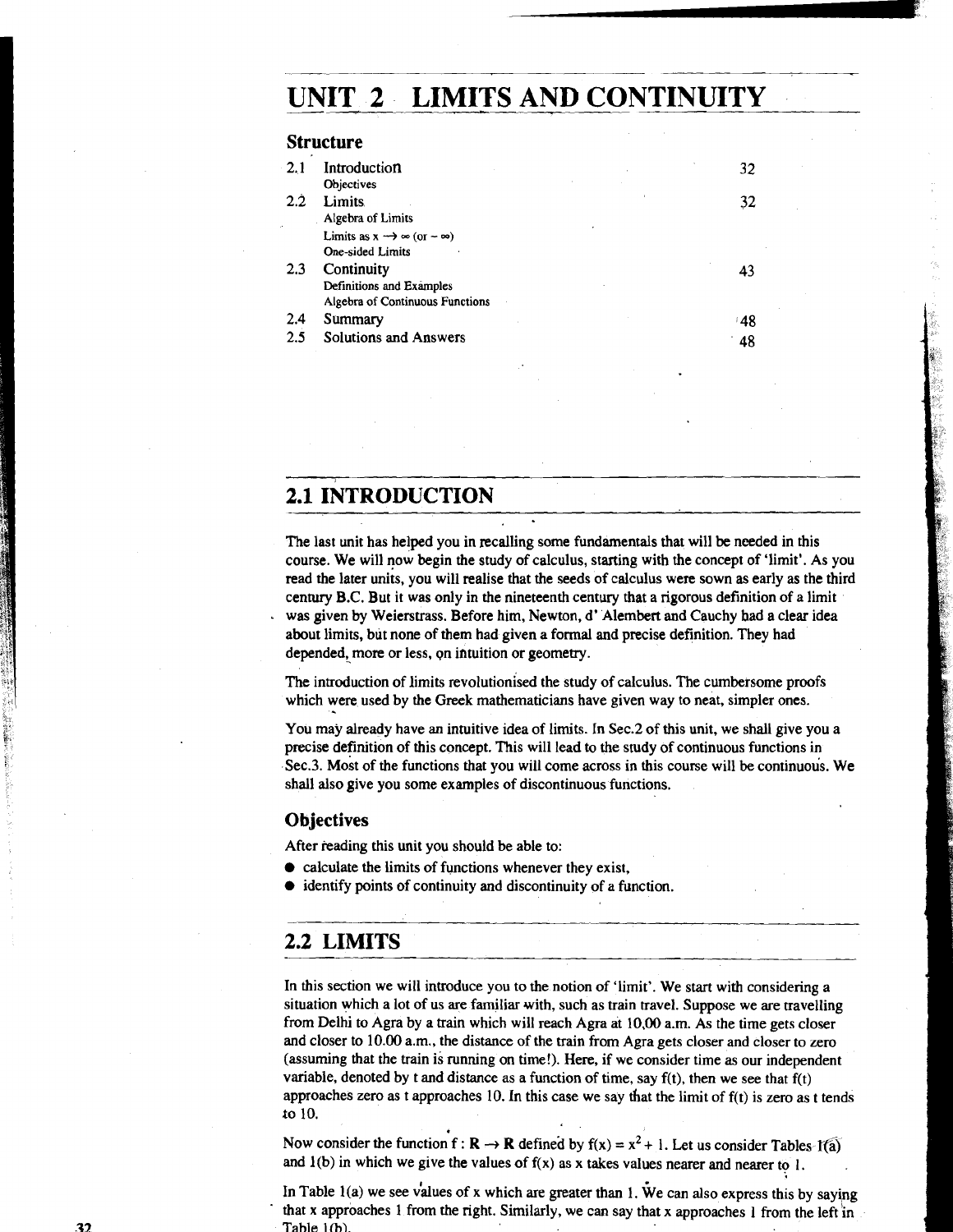**Table 1(a) Limits and Continuity Limits and Continuity** 

 $1.1$ 

 $\mathbf{I}$ 

 $1.2$ 

|      | 1.2  | $1.1$ , | 1.01 | 1.001 |
|------|------|---------|------|-------|
| f(x) | 2.44 | 2.42    | 2.02 | 2.002 |

**Table l(b)** 

|      | 0.8  | 0.9  | 0.99   | 0.999  |
|------|------|------|--------|--------|
| f(x) | 1.64 | 1.81 | 1.9801 | 1.9989 |

We find that, as x gets closer and closer to 1,  $f(x)$  gets closer and closer to 2. Alternatively, we express this by saying that as x approaches 1 (or tends to 1), the limit of  $f(x)$  is 2. Let us now give a precise meaning of 'limit'.

**Definition 1** Let f be a function defined at all points near p (except possibly at p). Let  $\tilde{L}$  be a real number. We say that f approaches the limit L as x approaches p if, for each real number  $\epsilon > 0$ , we can find a real number  $\delta > 0$  such that

$$
0 < |x - p| < \delta \Rightarrow |f(x) - L| < \varepsilon.
$$

As you know from Unit 1,  $|x - p| < \delta$  means that  $x \in ]p - \delta, p + \delta[$  and  $0 < |x - p|$  means that  $x \neq p$ . That is,  $0 < |x - p| < \delta$  means that x can take any value lying between  $p - \delta$  and  $p + \delta$  except p.

The limit L is denoted by  $\lim_{x \to p} f(x)$ . We also write  $f(x) \to L$  as  $x \to p$ .

Note that, in the above definition, we take any real number  $\epsilon > 0$  and then choose some  $\delta > 0$ , so that  $L - \epsilon < f(x) < L + \epsilon$ , whenever  $|x - p| < \delta$ , that is,  $p - \delta < x < p + \delta$ .

In Unit 1 we have also mentioned that  $|x - p|$  can be thought of as the distance between x and p. In the light of this the definition of the limit of a function can also be interpreted as:

Given  $\epsilon > 0$ , we can choose  $\delta > 0$  such that if we choose x whose distance from p is less than 6, then the distance of its image from L must be less than **E.** The pictures in Fig. 1 may help you absorb the definition.

**This definition of limit was fust stated by Karl Weierstrass, around 1850.** 

 $\overline{\mathbf{8}}$  $\overline{.9}$ 

**(E epsilon) and 6 (delta) are Greek**  letters used to denote real numbers.

 $\rightarrow$  ' denotes 'tends to'

The  $\epsilon - \delta$  definition doe's not give us the value of L. It just helps us **check whether a given number L is' the limit of f(x).** 



**Remember,** the number  $\varepsilon$  is given first and the number  $\delta$  is to be produced.

An important point to note here is that while taking the limit of  $f(x)$  as  $x \rightarrow p$ , we are concerned only with the values of  $f(x)$  as x takes values closer and closer to p, but not when  $x = p$ . For example, consider the function  $f(x) = \frac{x^2-1}{x-1}$ . This function is not defined for  $x = 1$ , but is defined for all other  $x \in \mathbb{R}$ . However, we can still talk about its limit as  $x \to 1$ . This is because for taking the limit we will have to look at the values of  $f(x)$  as x tends to 1, but not when  $x = 1$ .

Now let us take the following examples:

**Example 1** Consider the function  $f : \mathbf{R} \to \mathbf{R}$  defined by  $f(x) = x^3$ . How can we find  $\lim_{x \to \infty} f(x)$ ?  $x \rightarrow 0$ 

33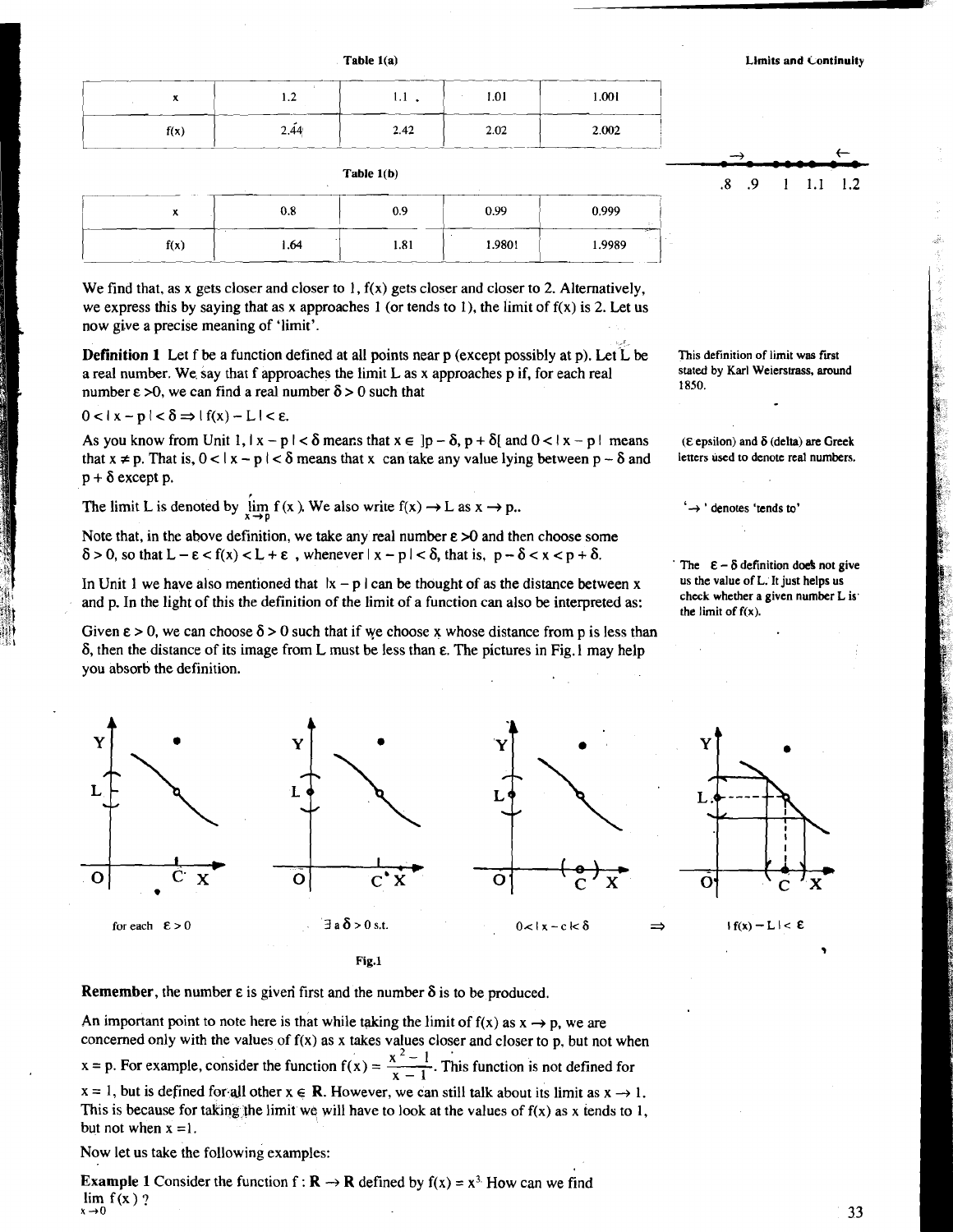

Look at the graph of f in Fig.2. You will see that when x is small,  $x^3$  is also small. As x comes closer and closer to **0,** x3 also comes closer and closer to zero. It is reasonable to expect that  $\lim f(x) = 0$  as  $x \to 0$ .

Let us prove that this is what happens. Take any real number  $\varepsilon > 0$ . Then,  $|f(x) - 0| < \varepsilon \Leftrightarrow$ Let us prove that this is what happens. Take any ical number  $\epsilon > 0$ . Then,  $\Gamma(x) = 0$  |  $\times$  |  $x^3$  |  $\leq \epsilon \Rightarrow |x| < \epsilon^{1/3}$ . Therefore, if we choose  $\delta = \epsilon^{1/3}$  we get  $|f(x) - 0| < \epsilon$  whenever  $0 < |x - 0| < \delta$ . This g

A useful general rule to prove  $\lim_{x \to a} f(x) = L$  is to write down  $f(x) - L$  and then express it in terms of  $(x - a)$  as much as possible.  $\lim_{x\to 0} f(x) = 0.$ <br>  $\lim_{x\to a} f(x) = \text{Lis to w}$ solis<br>
soliding<br>  $\lim_{x\to 1} \frac{x^2 - 1}{x - 1}$   $\lim_{x\to 1} \frac{x^2 - 1}{x - 1}$ o is not defined. Thus

Let us now see how to use this rule to calculate the limit in the following examples.

**Example 2** Let us calculate  $\lim_{x \to 1} \frac{x^2 - 1}{x - 1}$  $x - 1$ 

We know that division by zero is not defined. Thus, the function  $f(x) = \frac{x^2-1}{x-1}$  is not

defined at  $x = 1$ . But, as we have mentioned earlier, when we calculate the limit as  $x$ approaches 1, we do not take the value of the function at  $x = 1$ . Now, to obtain

**Example 2** Let us calculate  $\lim_{x \to 1} \frac{x-1}{x-1}$ <br>We know that division by zero is not defined. Thus, the function  $f(x) = \frac{x^2-1}{x-1}$  is not<br>defined at  $x = 1$ . But, as we have mentioned earlier, when we calculate the lim We know that division by zero is not de<br>defined at  $x = 1$ . But, as we have mention<br>approaches 1, we do not take the value<br> $\lim_{x \to 1} \frac{x^2 - 1}{x - 1}$ , we first note that  $x^2 - 1$ :<br>Therefore  $\lim_{x \to 1} \frac{x^2 - 1}{x - 1} = \lim_{x \to 1$ 

As x approaches 1, we can intuitively see that this limit approaches 2. To prove that the limit is 2, we first write  $f(x) - L = x + 1 - 2 = x - 1$ , which is itself in the form  $x - a$ , since  $a = 1$ in this case. Let us take any number  $\varepsilon > 0$ . Now,

 $|(x+1)-2|<\epsilon \Leftrightarrow |x-1|<\epsilon$ 

Thus, if we choose  $\delta = \varepsilon$ , in our definition of limit, we see that

$$
|x-1| < \delta = \varepsilon \Rightarrow |f(x) - L| = |x-1| < \varepsilon. \text{ This shows that } \lim_{x \to 1} (x + 1) = 2. \text{ Hence.}
$$
\n
$$
\lim_{x \to 1} \frac{x^2 - 1}{x - 1} = 2.
$$

**Example 3** Let us prove that  $\lim_{x \to 4} (x^2 + 4) = 13$ .  $x \rightarrow 3$ 

That is, we shall prove that  $\forall x \in \mathbf{0}$ ,  $\exists \delta > 0$  such that  $\{x^2 + 4 - 13\} < \epsilon$  whenever  $|x-3| < \delta$ .

Here, 
$$
f(x) - L = (x^2 + 4) - 13 = x^2 - 9
$$
, and  $x - a = x - 3$ .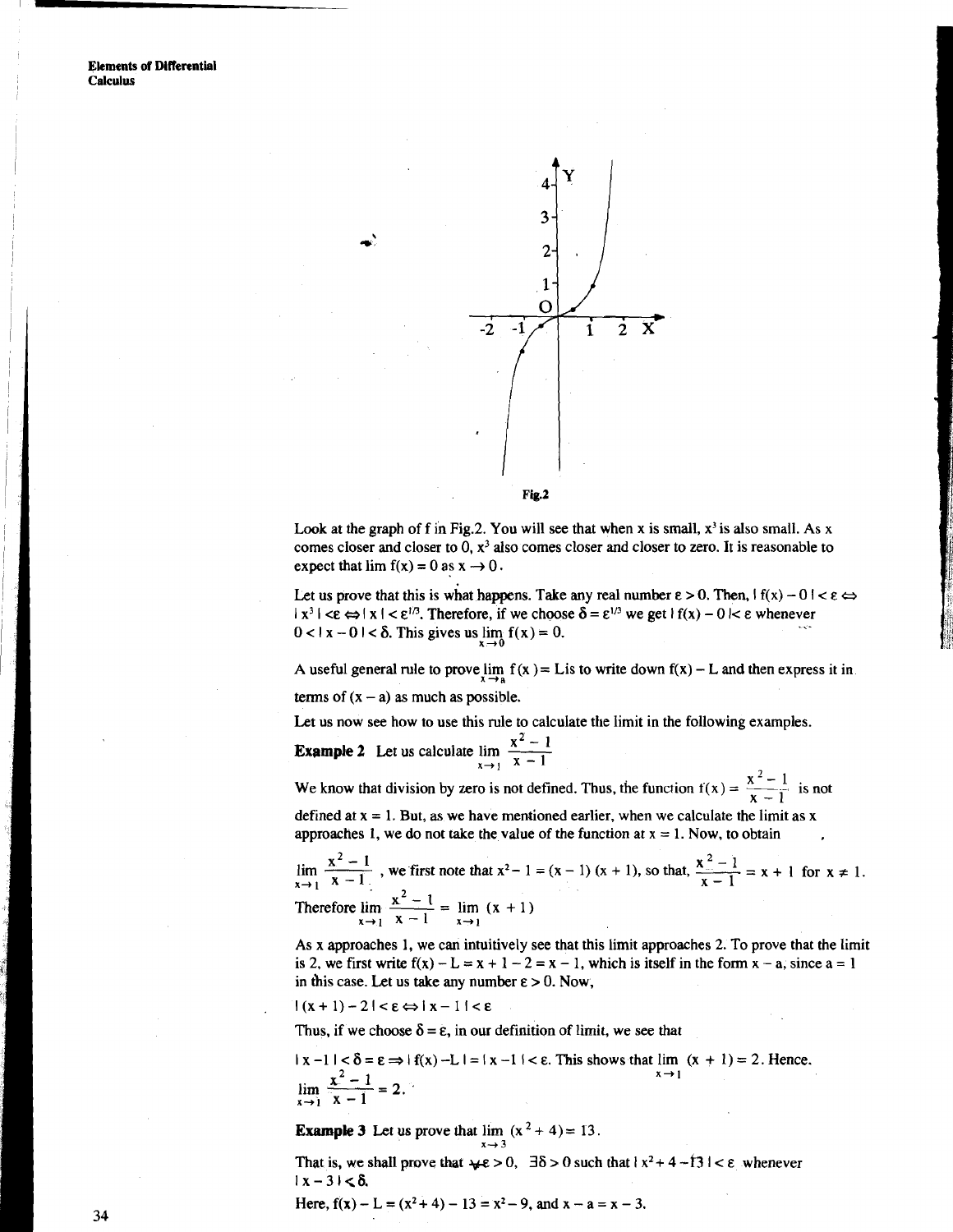Now we write  $|x^2-9|$  in terms of  $|x-3|$ :

 $|x^2-9|=|x+3| |x-3|$ 

Thus, apart from  $|x - 3|$ , we have a factor, namely  $|x + 3|$ . To decide the limits of  $|x + 3|$ , let us put a restriction on  $\delta$ . Remember, we have to choose  $\delta$ . So let us say we choose a  $\delta \leq 1$ . What does this imply?

 $|x-3| < \delta \Rightarrow |x-3| < 1 \Rightarrow 3-1 < x < 3+1$  $\Rightarrow$  2 < x < 4  $\Rightarrow$  5 < x + 3 < 7. Recall Sec.4, Unit 1.

Thus, we have  $|x^2-9| < 7 |x-3|$ . But our aim is to prove  $|x^2-9| < \varepsilon$ .

For this we shall try to make  $7 | x - 3 | < \varepsilon$ . Now when will this be true? It will be true when  $1 \times -3$   $1 < \varepsilon/7$ . So this  $\varepsilon/7$  is the value of  $\delta$  we were looking for. But we have already chosen  $\delta \leq 1$ . This means that given  $\epsilon > 0$ , the  $\delta$  we choose should satisfy

 $\delta \leq 1$  and also  $\delta \leq \varepsilon/7$ .

In other words,  $\delta = \min \{1, \varepsilon/7\}$ , should serve our purpose. Let us verify this:

 $|x-3| < \delta \Rightarrow |x-3| < 1$  and  $|x-3| < \varepsilon/7 \Rightarrow |x^2-9| = |x+3||x-3| < 7$ .  $\varepsilon/7 = \varepsilon$ .

**Remark 1:** If f is a constant function on **R**, that is, if  $f(x) = k \forall x \in \mathbb{R}$ , where k is some fixed real number, then  $\lim_{x \to p} f(x) = k$ .

Now please **try** the following exercises.

**E** E 1) Show that

a) 
$$
\lim_{x \to 1} \frac{1}{x} = 1
$$
  
b)  $\lim_{x \to 1} \frac{x^3 - 1}{x - 1} = 3$ .

Before we go further, let us ask, 'Can a function  $f(x)$  tend to two different limits as x tends to p'?

<sup>I</sup>The answer **15** NO, as **you** can **see** from the following :

#### **I ;wit\ .ind Continuity**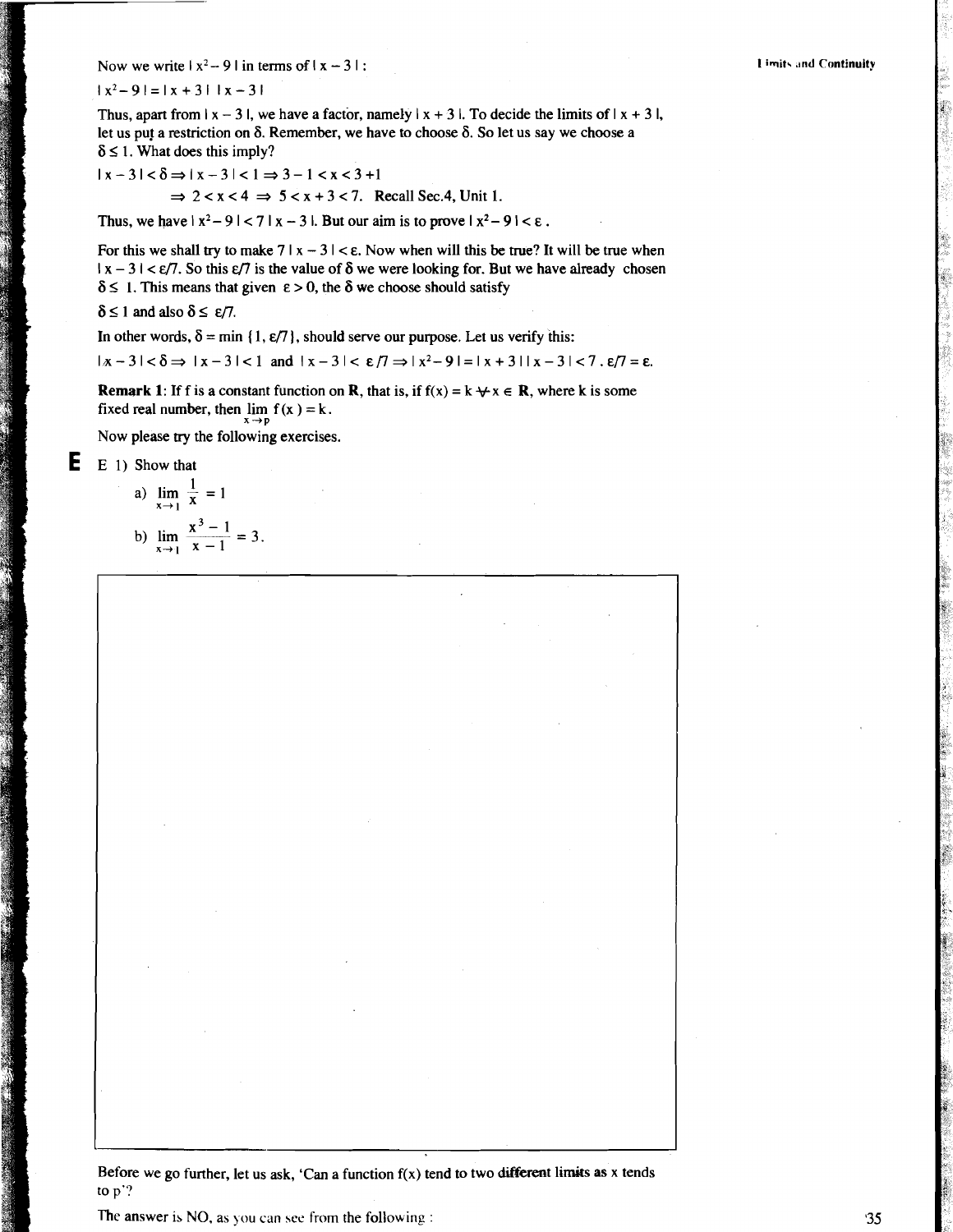**Eiements of Differential Theorem 1** If  $\lim_{x \to p} f(x) = L$  and  $\lim_{x \to p} f(x) = M$ , then  $L = M$ .

**Calculus**<br>**Proof**: Suppose  $L \neq M$ , then  $|L - M| > 0$ . Since  $\lim_{x \to p} f(x) = L$ , if we take  $\varepsilon = \frac{|L - M|}{2}$  $f(x) = L$ , if we take  $\varepsilon = \frac{|L - M|}{2}$ ,  $\frac{1}{2}$ , then  $\exists \delta$ , > 0 such that  $|x-p| < \delta$ <sub>1</sub>  $\Rightarrow$   $|f(x)-L| < \varepsilon$ 

Similarly, since  $\lim_{x \to p} f(x) = M$ ,  $\exists \delta_2 > 0$  such that

 $|x - p| < \delta$   $\Rightarrow$   $|f(x) - M| < \epsilon$ .

If we choose  $\delta = \min \{\delta_1, \delta_2\}$ , then  $|x - p| < \delta$  will mean that  $|x - p| < \delta_1$  and  $|x - p| < \delta_2$ . In this case we will have both  $f(x) - L$   $\leq \epsilon$ , as well as,  $f(x) - M$   $\leq \epsilon$ .

$$
\begin{aligned}\n\text{So that } |L - M| = |L - f(x) + f(x) - M| \leq |f(x) - L| + |f(x) - M| < \varepsilon + \varepsilon \\
&= 2\varepsilon = |L - M|.\n\end{aligned}
$$

That is, we get  $|L - M| < |L - M|$ , which is a contradiction. Therefore, our supposition is wrong. Hence  $L = M$ .

We now state and prove a theorem whose usefulness will-be clear to you in Unit 4.

**Theorem 2** Let f, g and h be functions defined on an interval I containing a, except possibly at a. Suppose

i)  $f(x) \le g(x) \le h(x) \quad \forall x \in I \setminus \{a\}$ 

$$
\lim_{x \to a} f(x) = L = \lim_{x \to a} h(x)
$$

Then  $\lim_{x \to b} g(x)$  exists and is equal to L.

**Proof:** By the definition of limit, given  $\varepsilon > 0$ ,  $\exists \delta_1 > 0$  and  $\delta_2 > 0$  such that

 $|f(x)-L| < \varepsilon$  for  $0 < |x-a| < \delta$ , and

 $\lfloor h(x)-L\rfloor < \varepsilon$  for  $0 < |x-a| < \delta$ ,

Let  $\delta$  = min { $\delta_1$ ,  $\delta_2$ }. Then,

 $0 < |x - a| < \delta \Rightarrow |f(x) - L| < \varepsilon$  and  $|h(x) - L| < \varepsilon$ 

$$
\Rightarrow
$$
 L –  $\epsilon \le f(x) \le L + \epsilon$ , and

$$
L - \varepsilon \leq h(x) \leq L + \varepsilon
$$

We also have  $f(x) \le g(x) \le h(x) + x \in I \setminus \{a\}$ 

Thus, we get  $0 < |x - a| < \delta \Rightarrow L - \varepsilon \leq f(x) \leq g(x) \leq h(x) \leq L + \varepsilon$ In other words,  $0 < |x - a| < \delta \Rightarrow |g(x) - L| < \varepsilon$ Therefore lim  $g(x) = L$ .

Theorem 2 is also called the sandwich theorem (or the squeeze theorem), because g is being sandwiched between f and h. Let us see how this theorem can be used.

**x+-1** 

**Example 4** Given that  $f(x) - 1 \le 3(x + 1)^2 \forall x \in \mathbb{R}$ , can we calculatelim  $f(x)$ ?<br>We know that  $-3(x + 1)^2 \le f(x) - 1 \le 3(x + 1)^2 \forall x$ . This means that We know that  $-3(x + 1)^2 \le f(x) - 1 \le 3(x + 1)^2 + \cdots$ . This means that<br> $-3(x + 1)^2 + 1 \le f(x) \le 3(x + 1)^2 + 1 + \cdots$ . Using the sandwich theorem and the fact that

 $\lim_{x \to -1}$   $[-3 (x + 1)^2 + 1] = 1 = \lim_{x \to -1} [3(x + 1)^2 + 1]$ , we get  $\lim_{x \to -1} f(x) = 1$ ,

In the next section we will look at the limits of the sum, product and quotient of functions.

#### **2.2.1 Algebra of limits**

Now that you are familiar with limits. Let us state some basic properties of limits. (Their proofs are beyond the scope of this course.)

Theorem 3 Let f and g be two functions such that

 $\lim_{x \to p} f(x)$  and  $\lim_{x \to p} g(x)$  exist. Then

| i) $\lim_{x \to p} [f(x) + g(x)] = \lim_{x \to p} f(x) + \lim_{x \to p} g(x)$ | Sum rule                                                                         |
|-------------------------------------------------------------------------------|----------------------------------------------------------------------------------|
| $\mathbf{u} = \mathbf{u} + \mathbf{u}$                                        | $\mathbf{D}$ and $\mathbf{D}$ and $\mathbf{D}$ and $\mathbf{D}$ and $\mathbf{D}$ |

- ii)  $\lim_{x \to p} [f(x)g(x)] = \lim_{x \to p} f(x) \lim_{x \to p} g(x)$  Product rule
- $\lim_{x \to p} \frac{1}{g(x)} = \frac{1}{\lim_{x \to p} g(x)}$ , provided  $\lim_{x \to p} g(x) \neq 0$  Reciprocal rule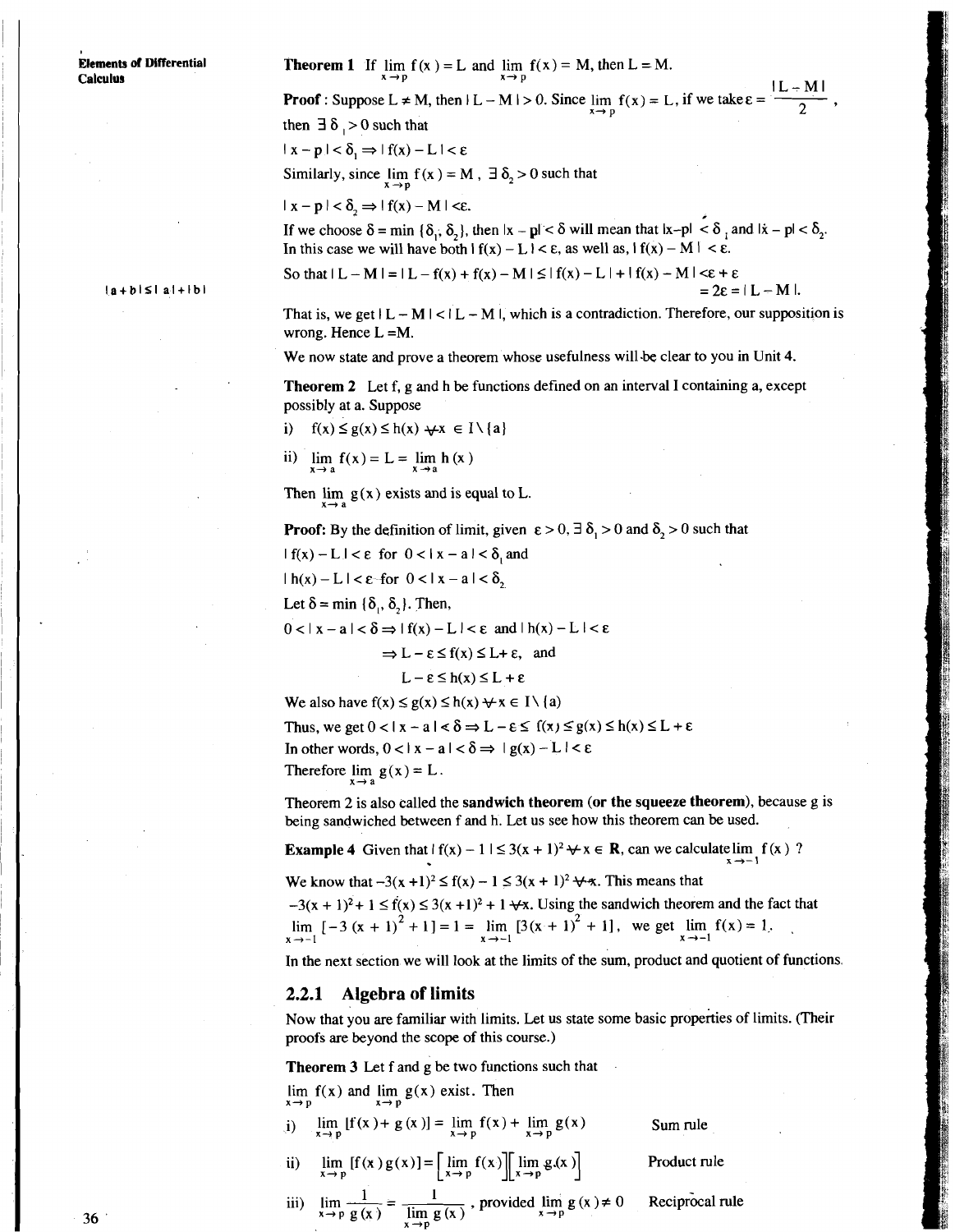We can easily prove two more rules in addition to the three rules given in Theorem 3. These are:

iv) 
$$
\lim_{x \to p} k = k
$$

Constant function rule Identity function rule

v)  $\lim x = p$  $x \rightarrow p$ 

We shall only indicate the method of proving iv) and v):

- 
- iv) Here  $| f(x) L | = | k k | = 0 < \varepsilon$ , whatever be the value of  $\delta$ .<br>
v)  $| f(x) L | = | x p | < \varepsilon$  whenever  $|x p | < \delta$ , if we choose  $\delta = \varepsilon$ .  $\mathbf{v}$

Using the **properties** that we have just stated, we will calculate the limit in the following example.

**Example 5** Let us evaluate  $\lim_{x \to 2} \frac{3x^2 + 4x}{2x + 1}$ Now  $\lim_{x \to 2} 2x + 1 = \lim_{x \to 2} 2x + \lim_{x \to 2} 1$  by using i)  $=\lim_{x\to 2} 2 \lim_{x\to 2} x + \lim_{x\to 2} 1$  by using ii)  $= 2 \times 2 + 1 = 5 \neq 0$  by using iv) and v)

 $\therefore$  We can use (iii) of Theorem 3. Then the required limit is

$$
\lim_{x \to 2} (3x^2 + 4x) = \lim_{x \to 2} 3x^2 + \lim_{x \to 2} 4x
$$
\n
$$
\lim_{x \to 2} (2x + 1) = \lim_{x \to 2} 2x + \lim_{x \to 2} 1
$$
\nby using i)  
\n
$$
= \frac{\lim_{x \to 2} 3 \lim_{x \to 2} x + \lim_{x \to 2} 4 \lim_{x \to 2} x}{\lim_{x \to 2} 3 \lim_{x \to 2} x + \lim_{x \to 2} 4 \lim_{x \to 2} x}
$$
\nby using ii)  
\n
$$
= \frac{3 \times 2 \times 2 + 4 \times 2}{2 \times 2 + 1} = \frac{20}{5} = 4
$$

You can similarly calculate the limits in the following exercises.

**E** E 2) Show that  $\lim_{x \to 1} \frac{3}{x} = 3$ 

 $\mathbf{E}$  **E** 3) Calculate lim

$$
2x + 5\left(\frac{x^2}{1+x^2}\right)
$$

 $x \rightarrow 1$ 

 $37$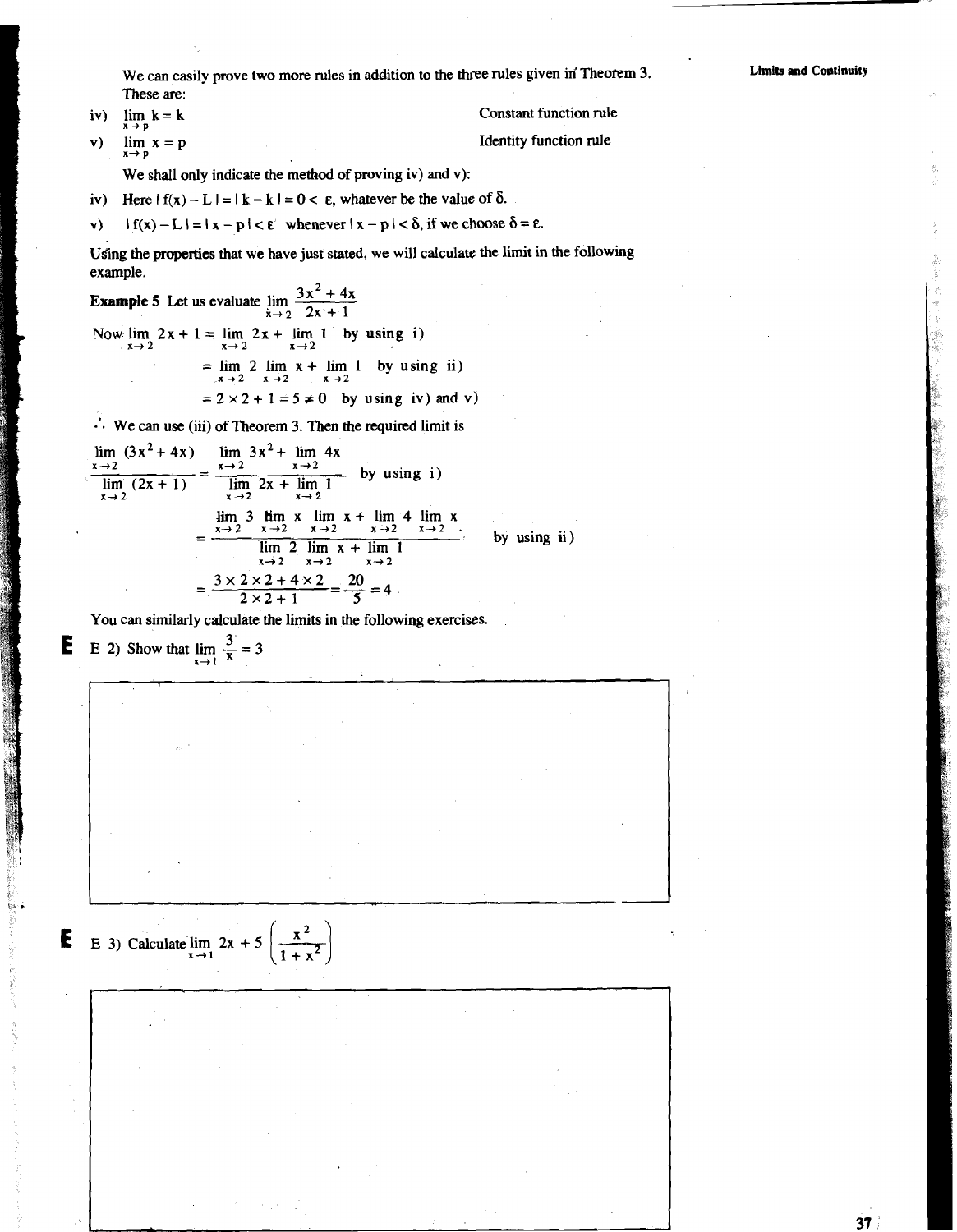**Elements of Differential** Calculus

Fig. 3

**2.2.2 Limits as**  $\mathbf{x} \to \infty$  **(or**  $-\infty$ **)** Take a look at the graph of the function  $f(x) = \frac{1}{x}$ ,  $x > 0$  in Fig.3. This is a decreasing function of x. In fact, we see from Fig. 3 that  $f(x)$  comes closer and closer to zero as x gets larger and larger. This situation is similar to the one where we have a function  $g(x)$  getting closer and closer to a value L as x comes nearer and nearer to some number p, that is when  $\lim g(x) = L$ .

The only difference is that in the case of  $f(x)$ , x is not approaching any finite value, and is just becoming larger and larger. We express this by saying that  $f(x) \rightarrow 0$  as  $x \rightarrow \infty$ , or lim  $f(x) = 0$ . Note that,  $\infty$  is not a real number. We write  $x \to \infty$  merely to indicate that

x becomes larger and larger.

**X-iP** 

**x-i-**

We now formalise this discussion in the following definition.

**Definition 2** A function f is said to tend to a limit L as x tends to  $\infty$  if, for each  $\epsilon > 0$  it is possible to choose  $K > 0$  such that  $|f(x) - L| < \varepsilon$  whenever  $x > K$ .

In this case, as x gets larger and larger,  $f(x)$  gets nearer and nearer to L. We now give another example of this situation.

**Example 6** Let f be defined by setting  $f(x) = 1/x^2$  for all  $x \in \mathbb{R} \setminus \{0\}$ . Here f is defined for all real values of x other than zero. Let us substitute larger and larger values of x in  $f(x) = 1/x^2$  and see what happens (see Table 2).

|                | 100   | 1000    | 100,000     |
|----------------|-------|---------|-------------|
| $f(x) = 1/x^2$ | .0001 | .000001 | .0000000001 |

We see that as x becomes larger and larger,  $f(x)$  comes closer and closer to zero. Now, let us choose any  $\varepsilon > 0$ . If  $x > 1/\sqrt{\varepsilon}$ , then  $1/x^2 < \varepsilon$ . Therefore, by choosing  $K = 1/\sqrt{\varepsilon}$ , we find that  $x > K \Rightarrow |f(x)| < \varepsilon$ . Thus, lim  $f(x) = 0$ .

Fig.4 gives us a graphic idea of how this function behaves as  $x \rightarrow \infty$ .

**X+=-** 



Sometimes we also need to study the behaviour of a function  $f(x)$ , as x takes smaller and smaller negative values. This can be examined by the following definition.

**Definition 3** A function f is said to tend to a limit L as  $x \rightarrow -\infty$  if, for each  $\varepsilon > 0$ , it is possible to choose  $K > 0$ , such that  $|f(x) - L| < \varepsilon$  whenever  $x < -K$ .

The following example will help you ir, understanding this idea.

**Example 7** Consider the function f:  $\mathbf{R} \rightarrow \mathbf{R}$  defined by

$$
f(x) = \frac{1}{1+x^2}
$$

The graph of f is as shown in Fig.5.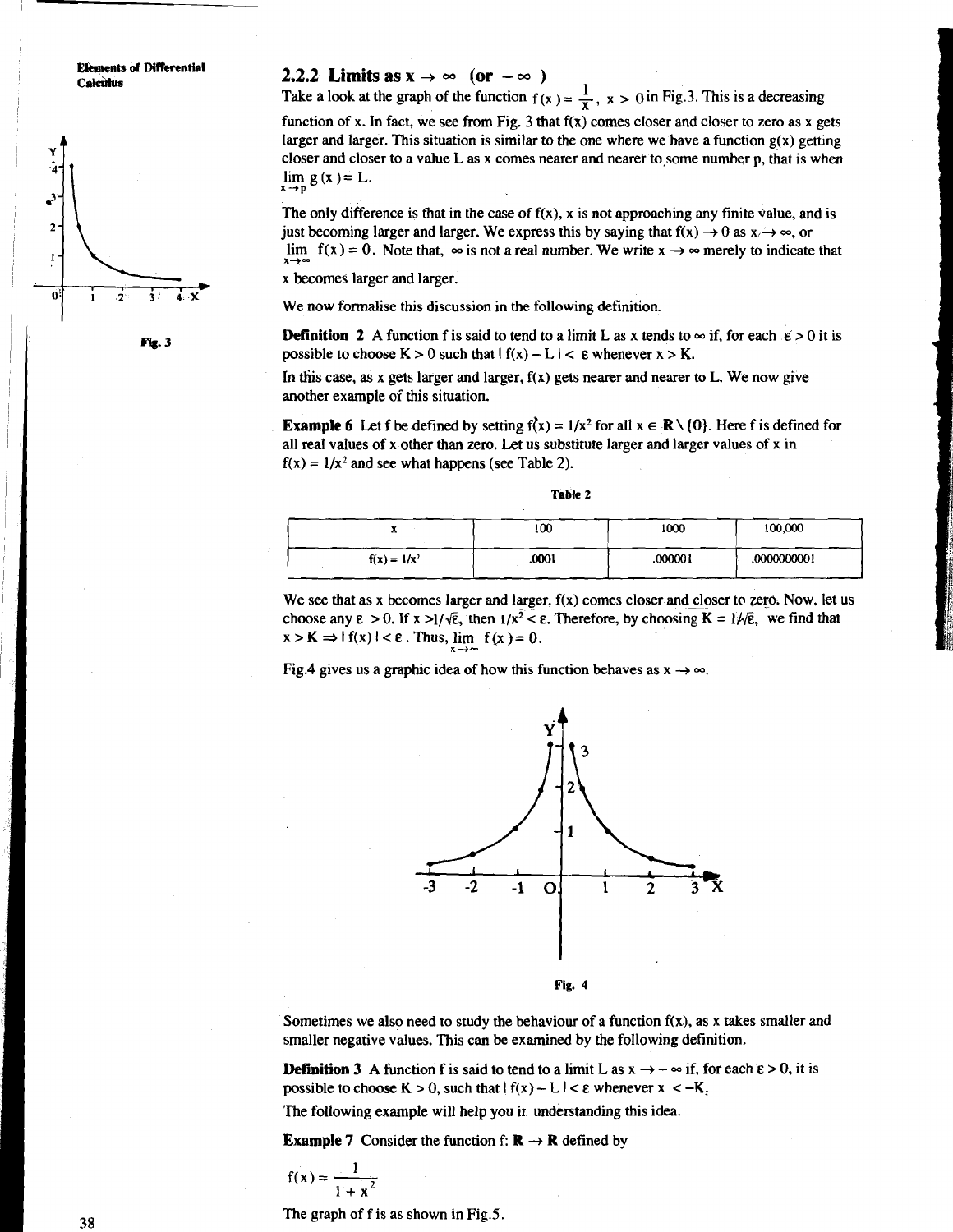

What happens to  $f(x)$  as x takes smaller and smaller negative values? Let us make a table (Table 3) to get some idea.

| ı |  | o | ۱<br>Ш<br>П | а |  |
|---|--|---|-------------|---|--|

|                            | $-10$ | $-100$  | $-1000$   |
|----------------------------|-------|---------|-----------|
| $f(x) = \frac{1}{1 + x^2}$ | 1/101 | 1/10001 | 1/1000001 |

We see that as x takes smaller and smaller negative values,  $f(x)$  comes closer and closer to zero. In fact  $1/(1 + x^2) < \varepsilon$  whenever  $1 + x^2 > 1/\varepsilon$ , that is, whenever  $x^2 > (1/\varepsilon) - 1$ , that is, whenever either  $x < -\left|\frac{1}{\epsilon} - 1\right|^{1/2}$  or  $x > \left|\frac{1}{\epsilon} - 1\right|^{1/2}$ . Thus, we find that if we take  $K = \left| \frac{1}{\epsilon} - 1 \right|^{1/2}$ , then  $x < -K \Rightarrow 1$  f(x)  $K \leq \epsilon$ . Consequently,  $\lim_{x \to -\infty} f(x) = 0$ .

In the above example we also find that  $\lim_{x \to \infty} f(x) = 0$ .

Let us see how  $\lim_{x \to \infty} f(x)$ can be interpreted geometrically.

In the above example we have the function  $f(x) = 1/(1 + x^2)$ , and as  $x \to \infty$ , or  $x \to -\infty$ ,  $f(x) \rightarrow 0$ . From Fig. 5 you can see that, as  $x \rightarrow \infty$  or  $x \rightarrow -\infty$ , the curve  $y = f(x)$  comes nearer and nearer the straight line  $y = 0$ , which is the x-axis.

Similarly, if we say that  $\lim_{x \to \infty} g(x) = L$ , then it means that, as  $x \to \infty$  the curve  $y = g(x)$ comes closer and closer to the straight line  $v = L$ .

**Example 8** Let us show that  $\lim_{x \to \infty} \frac{x^2}{(1 + x^2)} = 1$ .

Now,  $\vert x^2/(1 + x^2) - 1 \vert = 1/(1 + x^2)$ . In the previous example we have shown that  $|1/(1 + x^2)| < \varepsilon$  for  $x > K$ , where  $K = |1/\varepsilon - 1|^{1/2}$ . Thus, given  $\varepsilon > 0$ , we choose  $K = 11/\epsilon - 11^{1/2}$ , so that

x>K+ -- x 11<&Thismeansthat x-\$- lim =I. 1 + x2 We show this geometrically in Fig.6. **Y** t

Fig.6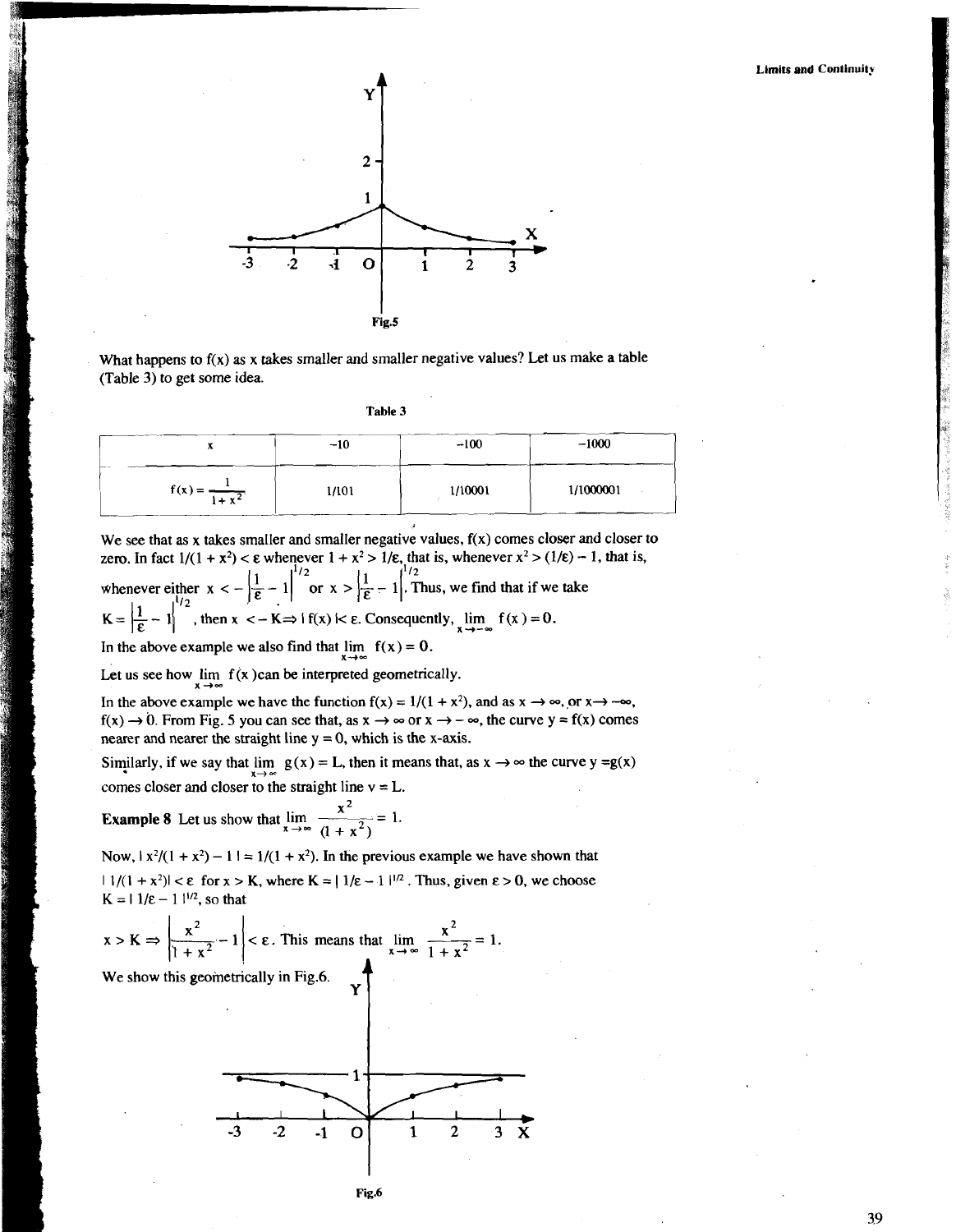**Elements of Differential Calculus** 

You must be wondering if all the properties given in Theorem 3 also hold when we take limits as  $x \rightarrow \infty$ . **Yes, they do.** 

You can use them to solve this exercise.

**E** 6.4) Show that a) 
$$
\lim_{x \to \infty} 1/x = 0
$$

b)  $\lim_{x \to 3/x^2+5}$  = 5



Sometimes we cannot use Theorem 2 directly, as is clear in the following example. Let us . see how to overcome this problem.

**Example 9** Suppose, we want to find  $\lim_{x \to \infty} \frac{3x + 1}{2x + 5}$ 

We cannot apply Theorem **3** directly since the limits of the numerator and the denominator, as  $x \rightarrow \infty$ , cannot be found.

Instead, we rewrite the quotient by multiplying the numerator and denominator by  $1/x$ , for  $x \neq 0$ .

Then,  $\frac{3x + 1}{2x + 5} = \frac{3 + (1/x)}{2 + (5/x)}$ , for  $x \neq 0$ . Now we use

Theorem 3 and the fact that  $\lim_{x \to \infty} 1/x = 0$  (see E 4 a)), to get

$$
\lim_{x \to \infty} \frac{3x + 1}{2x + 5} = \lim_{x \to \infty} \frac{3 + (1/x)}{2 + (5/x)}
$$
  
= 
$$
\frac{\lim_{x \to \infty} (3 + 1/x)}{\lim_{x \to \infty} (2 + 5/x)} = \frac{3 + 0}{2 + 0} = \frac{3}{2}
$$

By now you must be used to the various definitions of limits, so can **try** this exercise.

**1** 

E.

E 5) a) If for some  $\epsilon > 0$ , and for every K,  $\exists x > K$  s.t.  $| f(x) - L | > \varepsilon$ , what will you infer?

b) **H**  $\lim_{x \to p} f(x) \neq L$ , how can you express it in the  $\varepsilon - \delta$  form?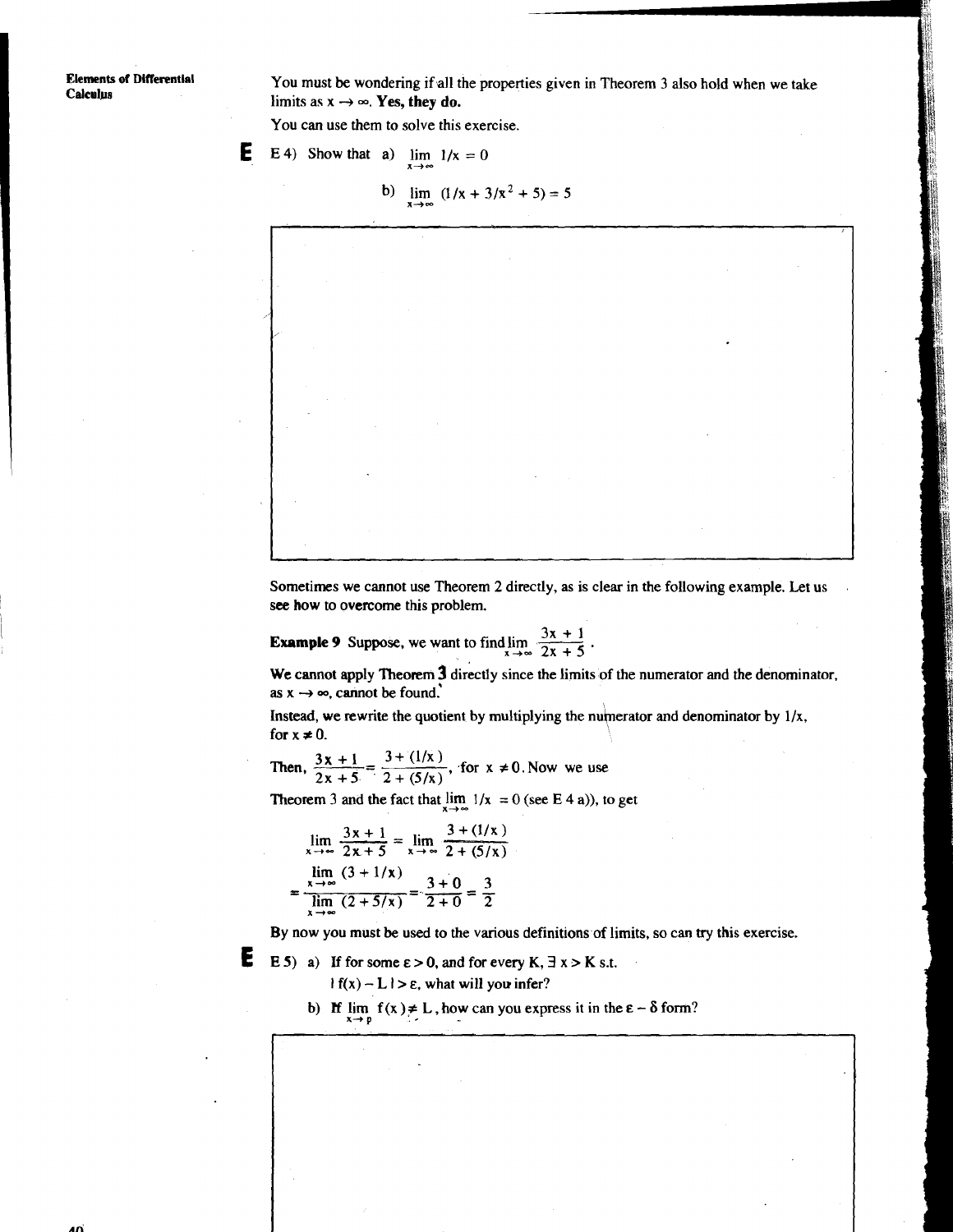We end this section with the following important remark. **Limits and Continuity Limits and Continuity Limits and Continuity** 

**Remark 2** In case we have to show that a'function f does not tend to a limit L as x approaches p, we shall have to negate the definition of limit (also see E5(b)). Let us see what this means. Suppose we want to prove that  $\lim f(x) \neq L$ . Then, we should find some

 $\epsilon > 0$  such that for every  $\delta > 0$ , there is some  $x \in ]p - \delta, p + \delta[$  for which  $| f(x) - L | > \epsilon$ . Through our next example we shall illustrate the negation of the definition of the limit of  $f(x)$  as  $x \rightarrow \infty$ .

**Example 10** To show that lim  $1/x \neq 1$ , we have to find some  $\varepsilon > 0$  such that for any K (howsoever large) we can always find an  $x > K$  such that  $1/x - 1$  i  $> \varepsilon$ 

Take  $\varepsilon = 1/4$ . Now, for any  $K > 0$ , if we take  $x = max$   $\{2, K + 1\}$ , we find that  $x > K$  and

 $11/x - 1$  | > 1/4. This clearly shows that  $\lim 1/x \neq 1$ .

### **<sup>b</sup>2.2.3 One-sided Limits**

If we consider the graph of the function  $f(x) = [x]$ , shown in Fig. 7, we see that  $f(x)$  does not seem to approach any fixed value as x approaches 2. But from the graph we can say that if x approaches 2 from the left then  $f(x)$  seems to tend to 1. At the same time, if x approaches 2 from the right, then  $f(x)$  seems to tend to 2. This means that the limit of f exists if x approaches 2 from only one side (left or right) at a time. This example suggests that we introduce the idea of a one-sided limit.

**Definition 4** Let f be a function defined for all x in the interval  $[p, q]$ . f is said to approach a **limit L as x approaches p from right** if, given any  $\varepsilon > 0$ , there exists a number  $\delta > 0$  such that  $p < x < p + \delta \Rightarrow |f(x) - L| < \hat{\epsilon}$ .

In symbols we denote this limit by  $\lim_{x \to p^+} f(x) = L$ 

Similarly, the function f:  $]a, p[ \rightarrow \mathbb{R} ]$  is said to approach a limit L as **x** approaches p from **the left** if, given any  $\varepsilon > 0$ ,  $\exists \delta > 0$  such that  $p - \delta < x < p \Rightarrow |f(x) - L| < \varepsilon$ .

This limit is denoted by  $\lim_{h \to 0} f(x)$ .

Note that in computing these limits the values of  $f(x)$  for x lying on only **one side** of p are taken into account.

Let us apply this definition to the function  $f(x) = [x]$ . We know that for  $x \in [1, 2]$ ,  $[x] = 1$ . That is, [x] is a constant function on [1, 2[. Hence  $\lim_{x \to 2^-}$  [x] = 1. Arguing similarly, we find

that since  $[x] = 2$  for all  $x \in [2, 3]$ ,  $[x]$  is, again, a constant function on  $[2, 3]$ , and  $\lim_{x \to 2^{+}} [x] = 2.$ 

Let us improve our understanding of the definition of one-sided limits by looking at some more examples.

**Example 11** Let f be defined on R by setting

$$
f(x) = \frac{|x|}{x}, \text{ when } x \neq 0
$$
  
f(0) = 0

We will show that  $\lim_{x \to 0} f(x)$  equals  $-1$ .

When  $x < 0$ ,  $|x| = -x$ , and therefore,  $f(x) = (-x)/x = -1$ . In order to show that  $\lim_{x \to 0^-} f(x)$ exists and equals -1, we have to start with any  $\varepsilon > 0$  and then find a  $\delta > 0$  such that<sub>ri</sub>f.  $-\delta \leq x < 0$ , then  $|f(x)-(-1)| < \varepsilon$ .

Since  $f(x) = -1$  for all  $x < 0$ ,  $f(x) - (-1) = 0$  and, hence, any number  $\delta > 0$  will work. Therefore, whatever  $\delta > 0$  we may choose, if  $-\delta < x < 0$ , then  $|f(x) - (-1)| = 0 < \epsilon$ . Hence,  $\lim_{x \to 0} f(x) = -1.$  $\mathbf{x} \rightarrow \mathbf{0}$ 

**Example 12** f is a function defined on R by setting

 $f(x) = x - [x]$ , for all  $x \in \mathbb{R}$ .

Let us examine whether  $\lim_{x \to 0} f(x)$  exists.

Recall (Unit 1) that this function is given by  $f(x) = x$ , if  $0 \le x < 1$ .

 $f(x) = x - 1$  if  $1 \le x < 2$ , and, in general

 $f(x) = x - n$  if  $n \le x < n + 1$  (see Fig.8)



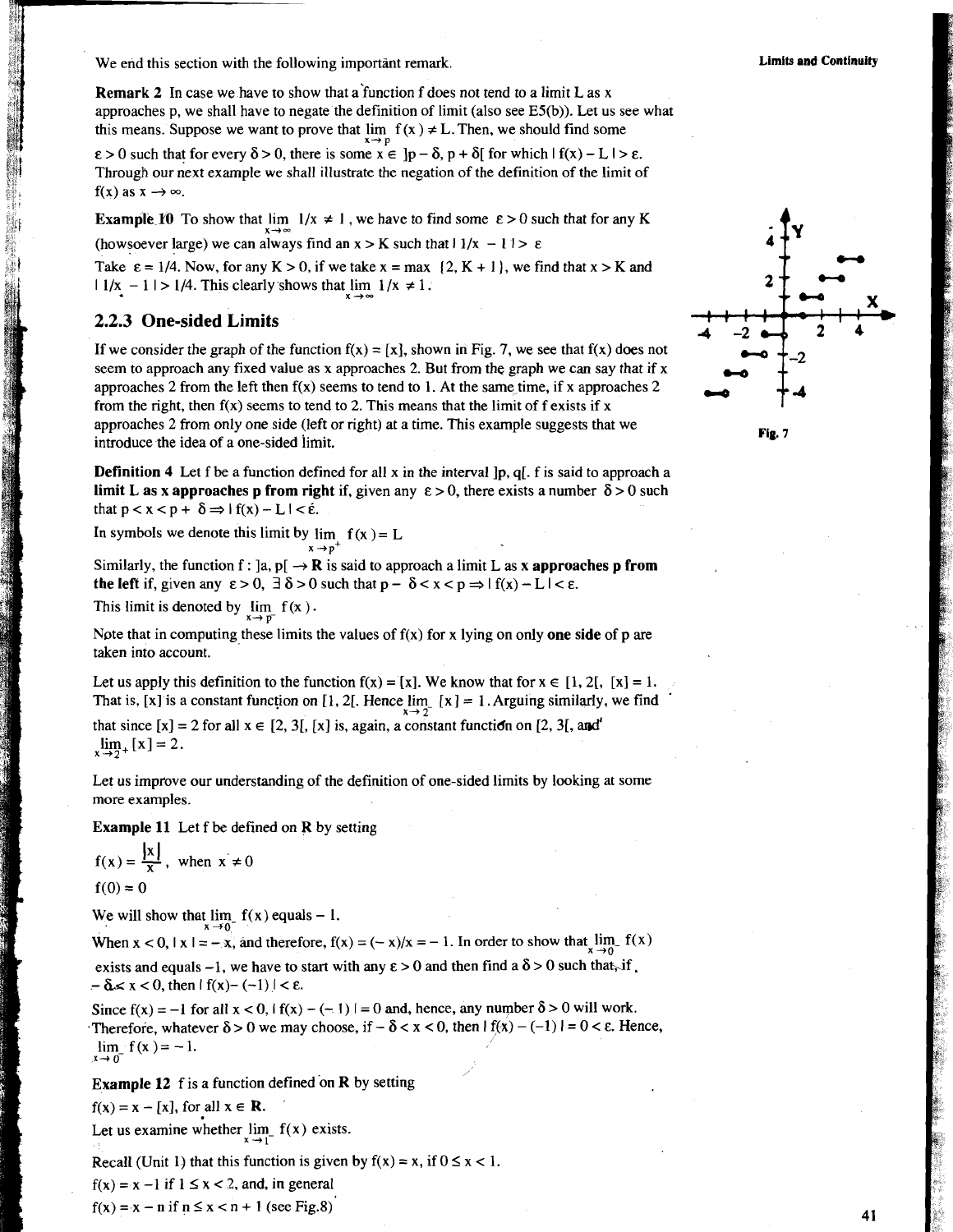

Since  $f(x) = x$  for values of x less than 1 but close to 1, it is reasonable to expect that lim  $f(x) = x$  for values of a loss diam 1 but close to 1, it is vealisable to expect that  $\lim_{x \to a} f(x) = 1$ . Let us prove this by taking any  $\varepsilon > 0$  and choosing  $\delta = \min \{1, \varepsilon\}$ . We find  $1 - \delta < x < 1 \Rightarrow f(x) = x$  and  $|f(x) - 1| = |x - 1| < \delta \le \epsilon$ .

Therefore,  $\lim_{x \to 1^-} f(x) = 1$ .

Proceeding exactly as above, and noting that  $f(x) = x - 1$  if  $1 \le x < 2$ , we can similarly prove that  $\lim_{x \to 1^+} f(x) = 0$ . -

E 6) Prove that a) 
$$
\lim_{x \to 3^{-}} x - [x] = 1
$$
  
b)  $\lim_{x \to 0^{+}} \frac{|x|}{x} = 1$   
c)  $\lim_{x \to 0^{-}} \frac{(x^2 + 2)|x|}{x} = -2$ 

Before going further, let us see how the concepts of one-sided limit and limit are connected.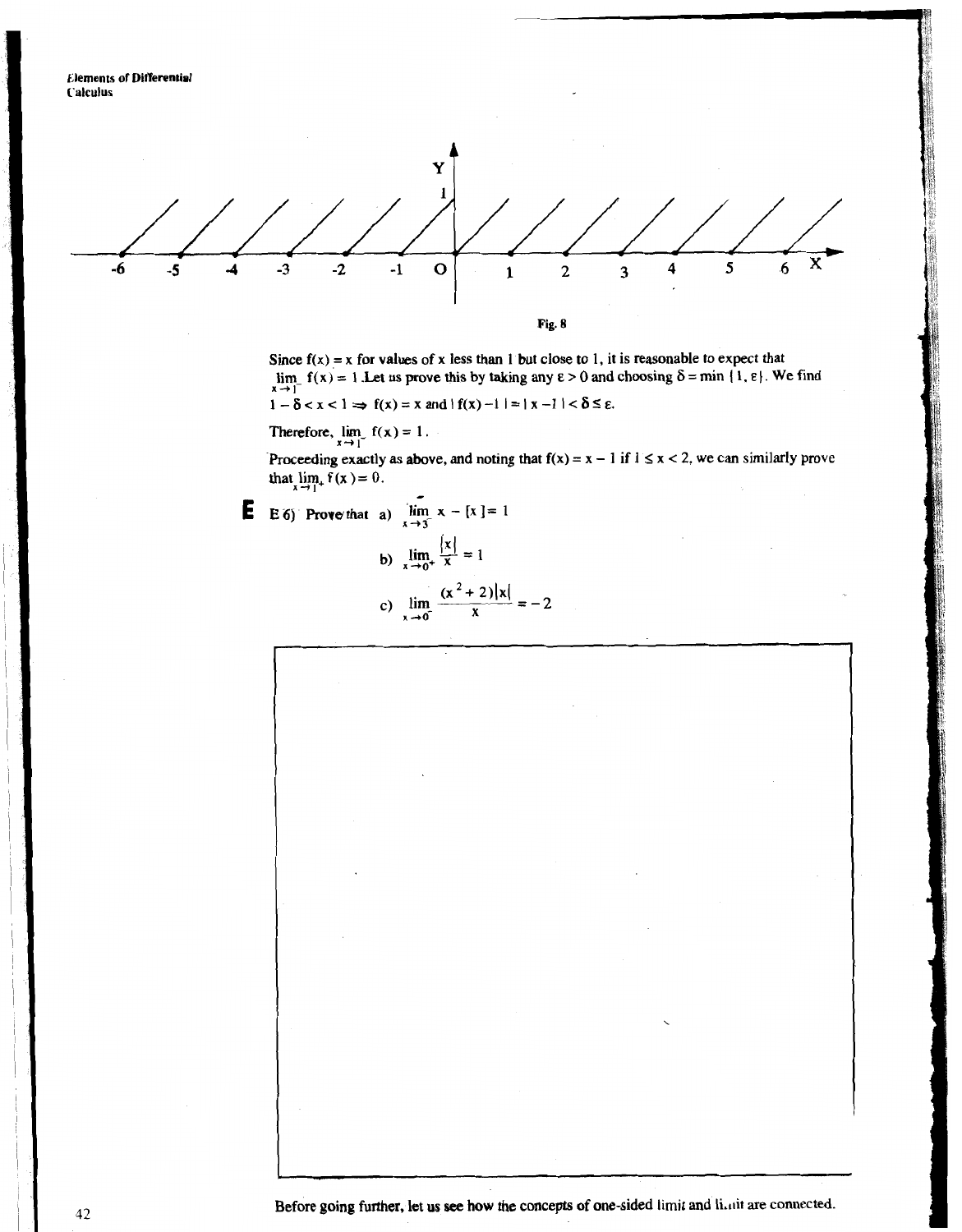**Theorem** 4 The following statements are equivalent.

i)  $\lim_{x \to 0} f(x)$  exists

**X+P** 

ii)  $\lim_{x \to p^+} f(x)$  and  $\lim_{x \to p^-} f(x)$  exist and are equal.

**Proof :** To show that i) and ii) are equivalent, we have to show that i)  $\Rightarrow$  ii) and ii)  $\Rightarrow$  i). We first prove that i)  $\Rightarrow$  ii). For this we assume that  $\lim f(x) = L$ . Then given  $\varepsilon > 0$ ,  $\exists \delta > 0$  such that  $|f(x)-L| < \epsilon$  for  $0 < |x-p| < \delta$ .

Now,  $0 < |x - p| < \delta \Rightarrow p < x < p + \delta$  and  $p - \delta < x < p$ . Thus, we have  $|f(x) - L| < \epsilon$  for  $p < x < p + \delta$  and for  $p - \delta < x < p$ . This means that  $\lim_{x \to \infty} f(x) = L = \lim_{x \to \infty} f(x)$ .

We now prove the converse, that is, ii)  $\Rightarrow$  i). For this, we assume that

lim  $f(x) = \lim_{x \to 0^+} f(x) = L$ . Then, given  $\varepsilon > 0$ ,  $\exists \delta_0$ ,  $\delta_0 > 0$ 

such that

 $|f(x) - L| < \varepsilon$  for  $p - \delta$ ,  $\lt x \lt p$ 

 $|f(x) - L| < \varepsilon$  for  $p < x < p + \delta$ ,

Let  $\delta$  = min  $\{\delta_1, \delta_2\}$ . Then for both  $p - \delta < x < p$  and  $p < x < p + \delta$ , we have  $|f(x)-L| < \epsilon$ .<br>This means that  $|f(x)-L| < \epsilon$  whenever  $0 < |x - p| < \delta$ .

Hence  $\lim_{x \to p} f(x) = L$ .

Thus, we have shown that i)  $\Rightarrow$  ii) and ii)  $\Rightarrow$  i), proving that they are equivalent.

From Theorem 4, we can conclude that if  $\lim_{x \to a} f(x)$  exists, then  $\lim_{x \to a} f(x)$  and  $\lim_{x \to a} f(x)$  $a$ lso exist and further

 $\lim_{x \to p} f(x) = \lim_{x \to p^+} f(x) = \lim_{x \to p^-} f(x)$ 

**Remark 3** If you apply Theorem 4 to the function  $f(x) = x - [x]$  (see Example 12), you will see that  $\lim_{x \to 1} \{x - [x]\}$  does not exist as  $\lim_{x \to 1^+} \{x - [x]\} \neq \lim_{x \to 1^-} \{x - [x]\}$ ,

We shall use this concept of one-sided limits to define continuous functions in the next section.

# **2.3 CONTINUITY**

A continuous process is one that goes on smoothly without any abrupt change. Continuity of a function can also be interpreted in a similar way. Look at Fig. 9. The graph of the function f in Fig.9 (a) has an abrupt cut at the point  $x = 3$ , whereas the graph of the function g in Fig.9 (b) proceeds smoothly. We say that the function g is continuous, while f is not.



Continuous functions play a very important role in calculus. As you proceed, you will be able to see that many theorems which we have stated in this course are true only for continuous functions. You will also see that continuity is a necessary condition for the derivability of a function, and that it is a sufficient condition for the integrability of a function. But let us give a precise meaning to "a continuous function" now.

**Limiti and Continuity** 

43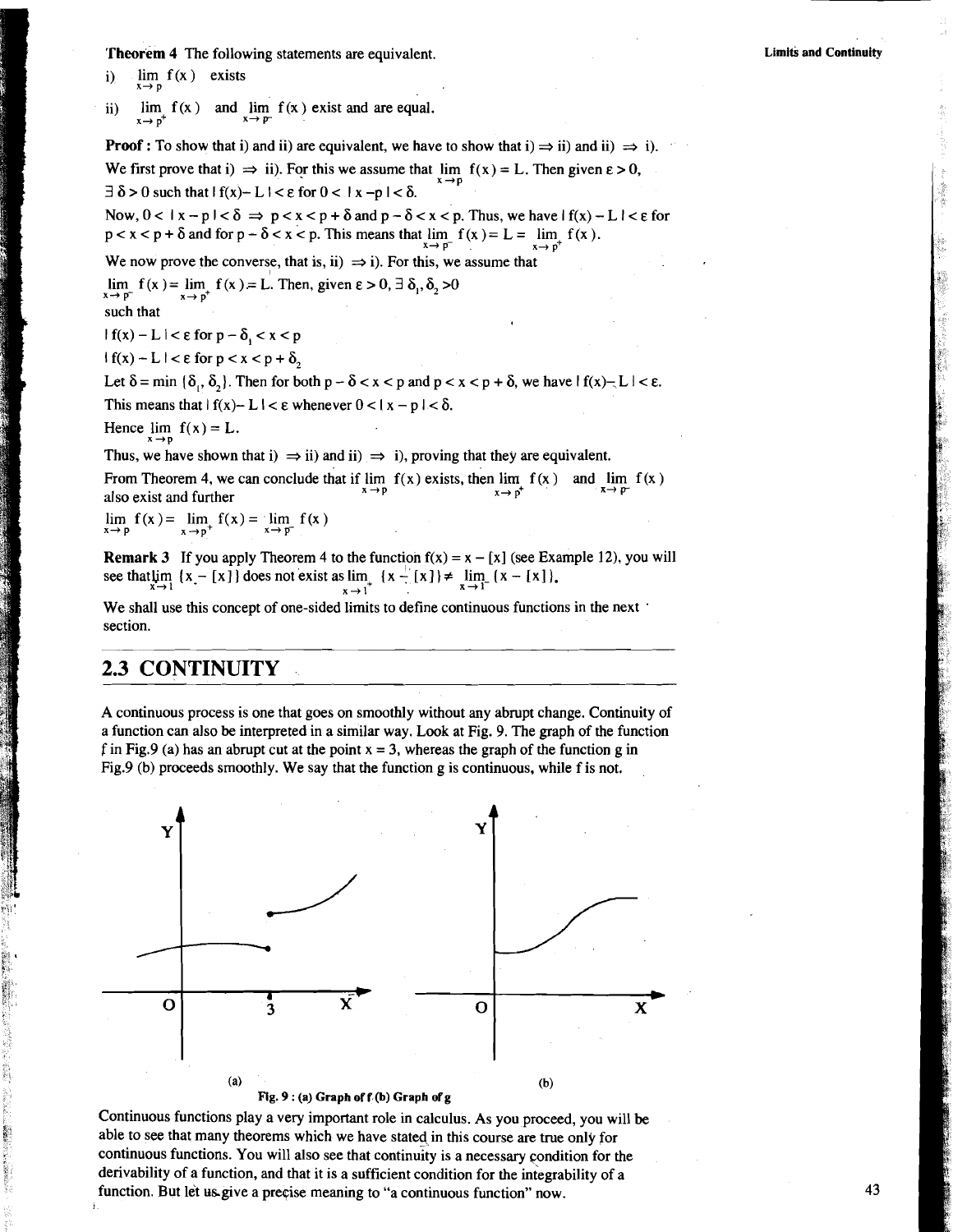clements of Differential **Calculus** 

### **2.3.1 Deflnitlons and Examplcs**

In this section we shall give you the definition and some examples of a continuous function. We shall also give you a short list of conditions which a function must satisfy in order to be continuous at a point.

**Definition 5** Let f be a function defined on a domain D, and let r be a positive real number such that the interval  $\mathbf{p} - \mathbf{r}$ ,  $\mathbf{p} + \mathbf{r} \subset \mathbf{D}$ . **f** is said to be continuous at  $\mathbf{x} = \mathbf{p}$  if  $\lim_{x \to p} f(x) = f(p)$ .

By the definition of limit this means that f is continuous at p if given  $\varepsilon > 0$ ,  $\exists \delta > 0$  such that  $| f(x) - f(p) | < \varepsilon$  whenever  $|x - p| < \delta$ . To clarify this concept let us look at an example,

**Example 13** Let us check the continuity of the function

 $f: \mathbb{R} \to \mathbb{R}$  such that  $f(x) = x$  at the point  $x = 0$ .

Now,  $f(0) = 0$ . Thus we want to know if  $\lim f(x) = 0$ .

This is true because given  $\varepsilon > 0$ , we can choose  $\delta = \varepsilon$  and verify that  $|x| < \delta \Rightarrow |f(x)| < \varepsilon$ Thus f is continuous at  $x = 0$ .

 $x \rightarrow 0$ 

**Remark 4** f is continuous at  $x = p$  provided the following two criteria are met:

- i)  $\lim_{x \to p} f(x)$  exists.
- ii)  $\lim_{x \to b} f(x) = f(p)$ .



Fig. 10 shows two discontinuous functions f and g. Criterion i) is not met by f, whereas g

fails to meet criterion ii). If you read Remark 3 again, you will find that  $f(x) = x - [x]$  is not continuous at  $x = 1$ . But we have seen that we can calculate one-sided limits of  $f(x) = x - [x]$ at  $x = 1$ . This leads us to the following definition.

**Definition 6** A function f :  $\mathbf{p}, \mathbf{q} \rightarrow \mathbf{R}$  is said to be continuous from the right at  $x = p$  if  $\lim_{x \to p^+} f(x) = f(p)$ . We say that f is continuous from the left at q if  $\lim_{x \to q^-} f(x) = f(q)$ . Thus,  $f(x) = x - [x]$  is continuous from the right but not from the left at  $x = 1$  since lim<sub>-</sub>  $f(x) \neq f(1)$  and lim<sub>+</sub>  $f(x) = f(1) = 0$ .

 $\bar{x} \rightarrow 1$ 

**<sup>E</sup>**E 7) Give **E** - **6** definition of continuity at a point from the right as well as from the left.

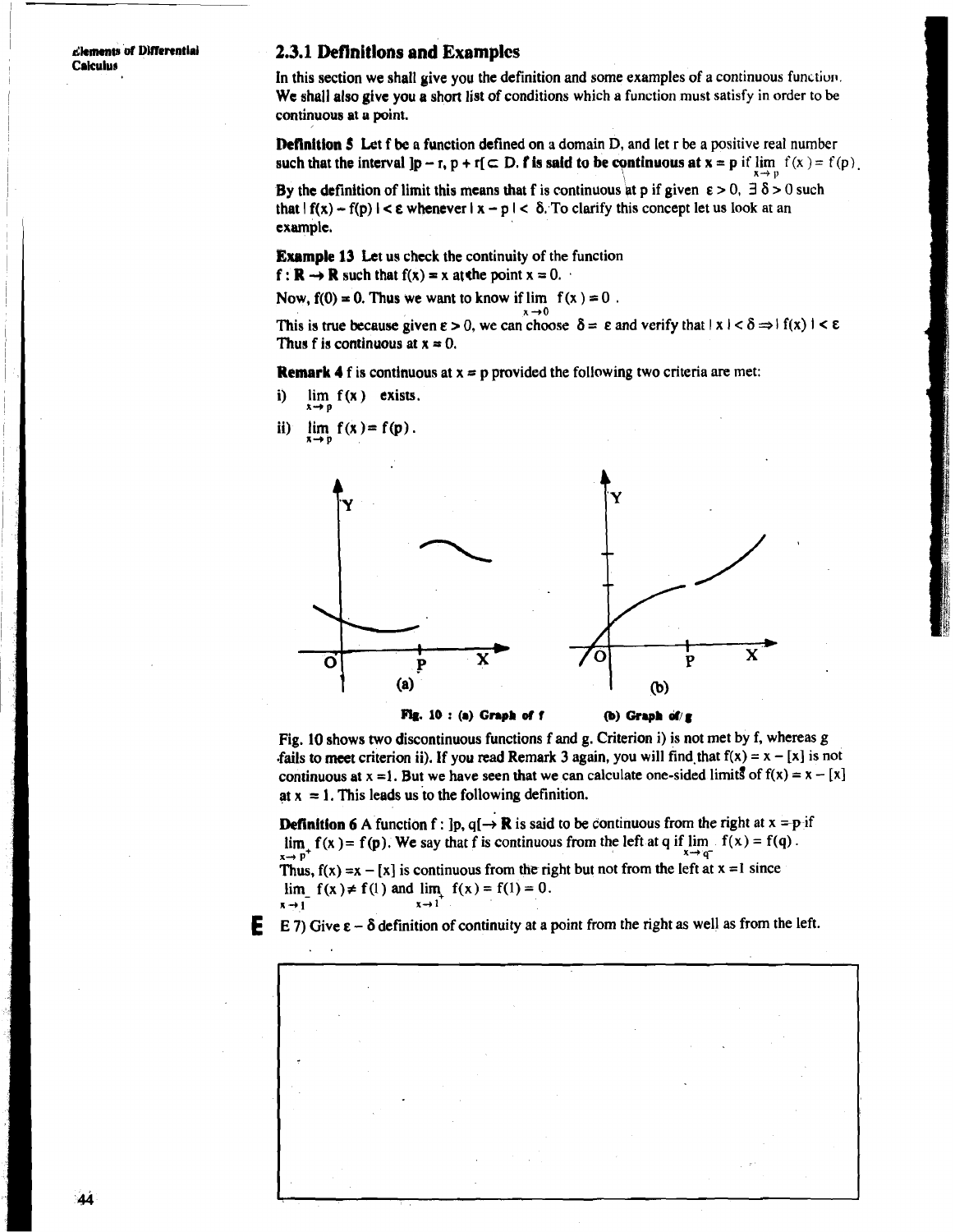Е

|<br>|-

E 8) Show that a function f:  $|p - r, p + r| \rightarrow \mathbb{R}$  is continuous at  $x = p$  if and only if f is continuous from the right as well as from the left at  $x = p$  (Use Theorem 4).

Now that you know how to test the continuity of a function at a potnt, let us go a step further, and define continuity of a function on a set.

**Definition 7 A** function f defined on a domain **D** is said to be **continuous on D,** if it is continuous at every point of D.

Let **us see some more** examples.

**Example 14** Let  $f(x) = x^n$  for an  $x \in \mathbb{R}$  and any  $n \in \mathbb{Z}^+$ . Show that  $f(x)$  is continuous at  $x = p$  for all  $p \in R$ .

We know that  $\lim_{x \to \infty} x = p$  for any  $p \in \mathbb{R}$ . Then, by the product rule in Theorem 3, we get

 $\lim_{x \to p} x^n = (\lim_{x \to p} x)(\lim_{x \to p} x) \dots (\lim_{x \to p} x)$  (n times)

 $=$ **pp** ..... **p** (n times) = **p**<sup>n</sup>. Therefore,  $\lim_{x \to 0}$  **f**(x) exists and equals f(p). Hence f is continuous at  $x = p$ . Since p was any arbitrary number in **R**, we can say that f is continuous on **R.** 

**Remark 5 Using Example 14 and Theorem 3, we can also prove that polynomial**  $a_0 + a_1x + \ldots + a_nx^n$ , where  $a_0, a_1, \ldots, a_n \in \mathbb{R}$ , is continuous on  $\mathbb{R}$ , that is,  $\lim_{x \to p} (a_0 + a_1 x + \dots + a_n x^n) = a_0 + a_1 p + \dots + a_n p^n$  for all  $p \in \mathbb{R}$ .

**Example 15** The greatest integer function  $f : \mathbb{R} \to \mathbb{R} : f(x) = [x]$  is discontinuous at  $x = 2$ . To prove this we recall our discussion in Sec. 2 in which we have proved that  $\lim_{x \to 1} f(x) = 1$ and  $\lim_{x \to 2^+} f(x) = 2$ . Thus, since these two limits are not equal,  $\lim_{x \to 2} f(x)$  does not exist. Therefore, f is not continuous at  $x = 2$  because the first criterion laid down in Remark 4 is not met.

**Example 16** Let  $f(x) = |x|$  for all  $x \in \mathbb{R}$ . This f is continuous at  $x = 0$ .

Here  $f(x) = x$ , if  $x \ge 0$ , and  $f(x) = -x$  if  $x < 0$ . You can show that  $\lim_{x \to 0^+} f(x) = \lim_{x \to 0^+} x = 0 = f(0)$  and  $x \rightarrow 0$ <sup>\*</sup>

 $\lim_{x \to 0^-} f(x) = \lim_{x \to 0} (-x) = 0 = f(0)$ . Thus  $\lim_{x \to 0} f(x)$  exists and equals f(0). Hence f is continuous at  $x = 0$ .

**Note** : f is also continuous at every other point of R. (Check this statement).

**Example 17** Suppose we want to find whether  $f(x) = \frac{x^2 - 1}{x - 1}$  is continuous at  $x = 0$ . In Fig. 11 you see the graph of f. It is the line  $y = x + 1$  except for the point  $(1, 2)$ .



 $\mathbf{Z}^{\dagger}$  is the set of positive **integers.** 

We can write  $f(x) = x + 1$  for all  $x \neq 1$ .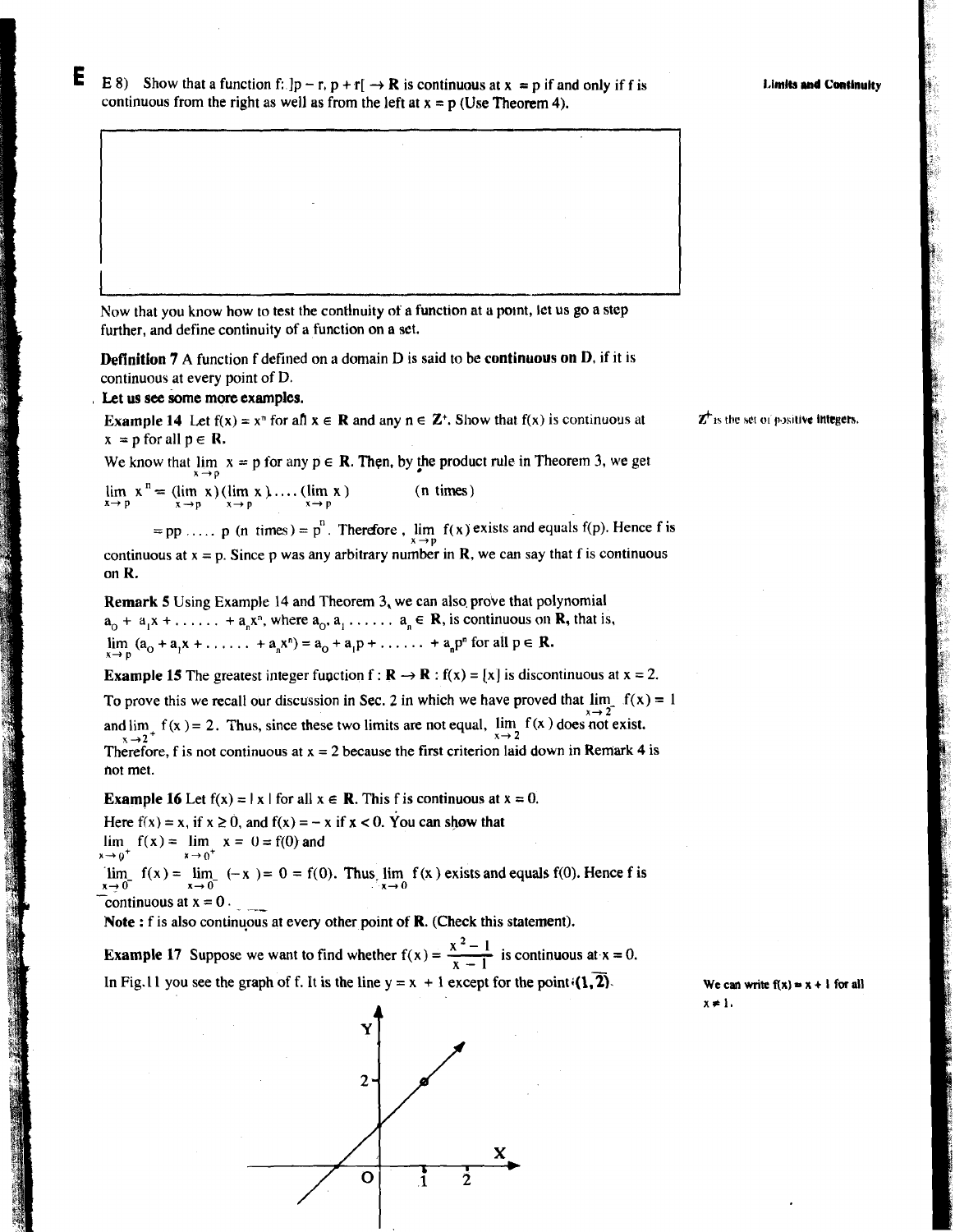**Elements of Differential<br>Calculus** 

 $f(0) = (0^2 - 1)/(0 - 1) = 1$  and

 $\lim_{x \to 0} f(x) = \lim_{x \to 0} (x^2 - 1)/(x - 1) = \lim_{x \to 0} (x + 1) = 1$ lim  $f(x) = f(0)$ , so that f is continuous at  $x = 0$ .  $x \rightarrow 0$ 

The exponential function  $f(x) = e^x$  and the logarithmic function  $f(x) = \ln x$  are continuous functions. You can check this by looking at their graphs in Unit 1. Similarly,  $x \rightarrow \sin x$  and  $x \rightarrow \cos x$  are continuous.  $x \rightarrow \tan x$  is continuous in  $]-\pi/2$ ,  $\pi/2[$ . This fact is quite obvious from the graphs of these functions (We have given their graphs in Unit **1).** We shall not attempt a rigorous proof of their continuity here.

**Caution** : Checking the continuity of a function from the smoothness of its graph is not a fool-proof method. If you look at the graph (Fig. 12) of the function  $x \rightarrow x \sin(1/x)$ , you will find that it has no breaks in the neighbourhood of  $x = 0$ . But this function is not continuous. Observe that the graph oscillates wildly near zero.



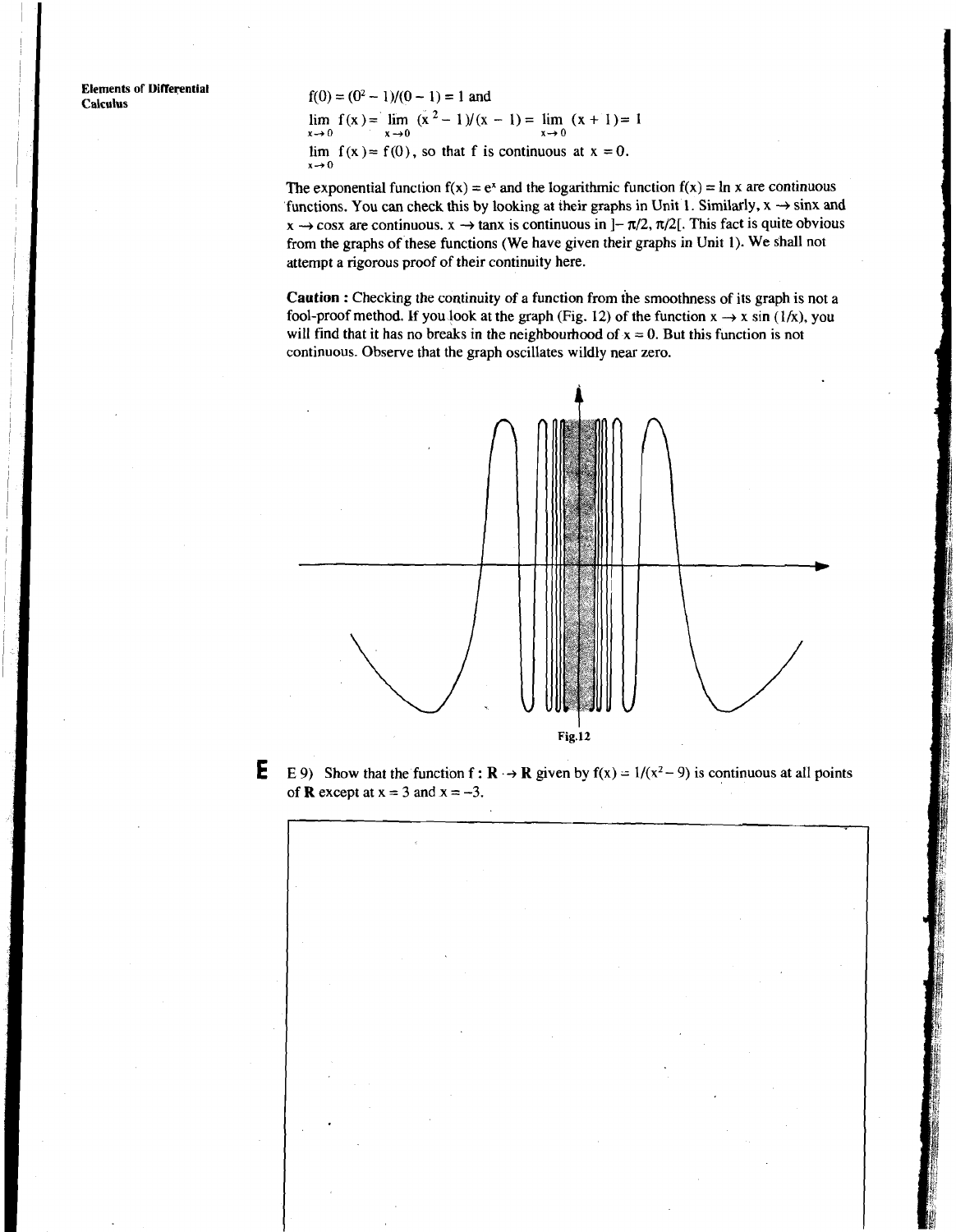Now that we know how to check whether a function is continuous or not, let us go further, and talk about'the continuity of some combinations of functions.

### **2.3.2 Algebra of Contihuous Functions**

Let f and g be functions defined and continuous on a common domain  $D \subseteq \mathbb{R}$ , and let k be any real number. In Unit 1, we defined the functions  $f + g$ , fg, f/g (provided  $g(x) \ne 0$  any where in D),  $kf$  and  $\vert f \vert$ . The following theorem tells us about the continuity of these functions.

**Theorem 5** Let f and g be functions defined and continuous on a common domain D, and let k be any real number. The functions  $f + g$ , kf,  $|f|$  and fg are all continuous on D. If  $g(x) \neq 0$ anywhere in D, then the function f/g is also continuous on D.

We shall not prove this theorem here.

In Unit 1, you have studied the important concept of composite functions. In Theorem 6, we will talk about the continuity of the composite of two continuous functions. Here again, we shall state the theorem without giving proof as it is beyond the level of this course.

**Theorem 6** Let  $f: D_1 \to D_2$  and  $g: D_2 \to D_3$  be continuous on their domains. Then gof is continuous on  $D_1$ .  $(D_1, D_2, D_3 \subseteq R)$ .

**Example 18** To prove that  $f : \mathbb{R} \to \mathbb{R} : f(x) = (x^2 + 1)^3$  is continuous at  $x = 0$ , we consider the functions  $g : \mathbf{R} \to \mathbf{R}$ :  $g(x) = x^3$  and  $h : \mathbf{R} \to \mathbf{R}$ :  $h(x) = x^2 + 1$ . You can check that  $f(x) = g_0 h(x)$ . Further, by Remark 5, h is continuous on **R**, and g is also continuous on **R**. Thus, goh = f is continuous on **R.** 

Let us see if the converse of the above theorems are true. For example, if f and g are defined on an interval [a, b] and if  $f + g$  is continuous on [a, b], does that mean that f and g are continuous on [a, b]?

No. Consider the functions f and g over the interval [0,1] given by

$$
f(x) = \begin{cases} 0, & 0 \le x \le 1/2 \\ 1, & 1/2 < x \le 1 \text{ and} \end{cases}
$$
  
 
$$
g(x) = \begin{cases} 1, & 0 \le x \le 1/2 \\ 0, & 1/2 < x \le 1 \end{cases}
$$

Then neither f nor g is continuous at  $x = 1/2$ . (Why?) But  $(f + g)(x) = 1 + x \in [0, 1]$ . Therefore,  $f + g$  is continuous on [0, 1].

Now, if  $|f|$  is continuous at a point p, must f also be continuous at p? Again, the answer is

No. Take, for example, the function  $f : \mathbf{R} \to \mathbf{R}$  given by<br>  $f(x) = \begin{cases} -1 & \text{for } x \le 0 \\ 1 & \text{for } x > 0 \end{cases}$ 

Then  $|f(x)| = 1$  in **R** and hence  $|f|$  is continuous.

But f is not continuous at  $x = 0$  (Why?)

**E** E 10) If  $f: \mathbb{R} \to \mathbb{R}$  is defined by  $f(x) = \begin{cases} 1 & \text{if } x \in \mathbb{Z} \\ -1 & \text{if } x \notin \mathbb{Z} \end{cases}$ 

is f continuous at a)  $x = 1$  b)  $x = -3/2$ ?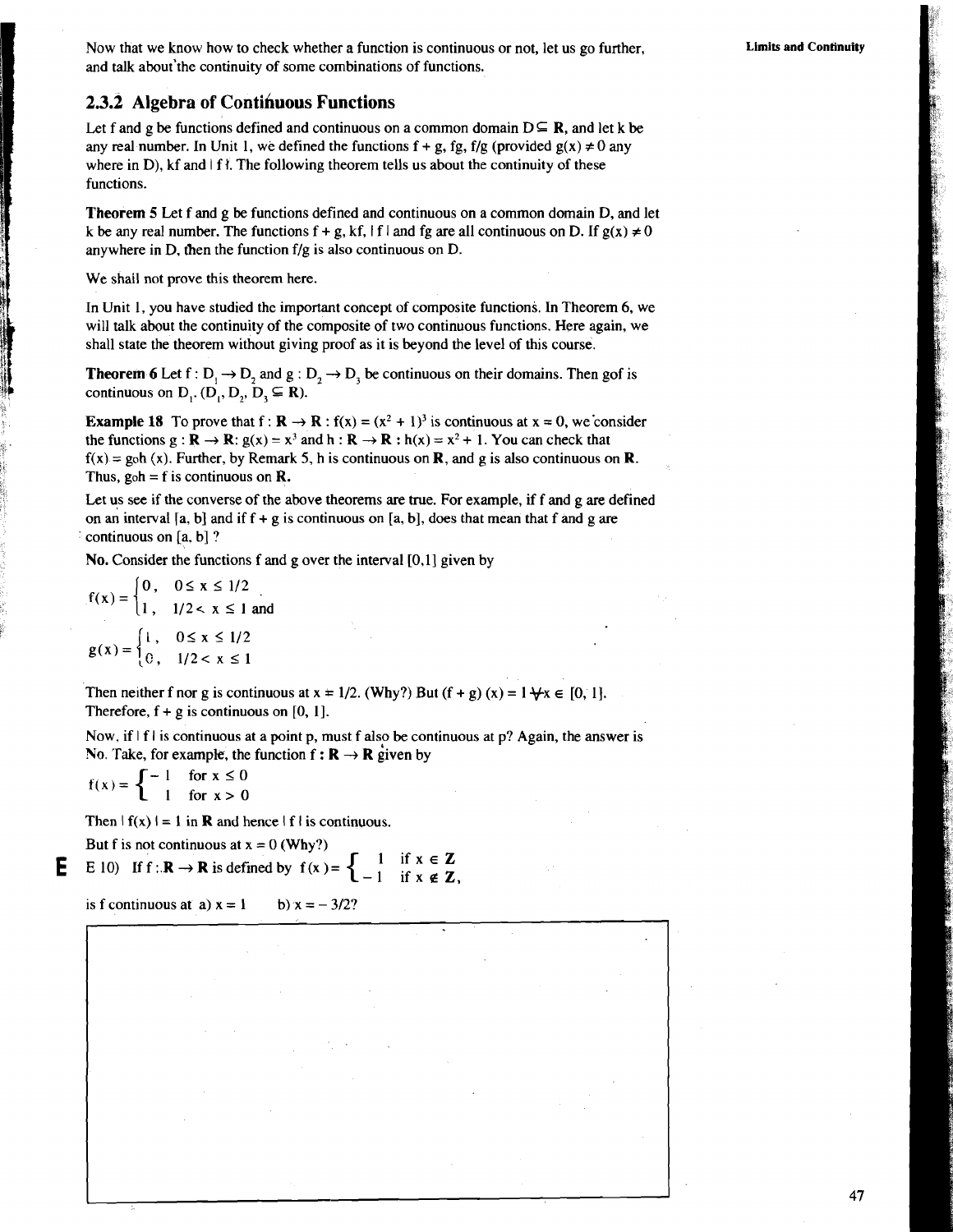**Elements of DW erential Before we end this unit, we shall state an important theorem concerning continuous**<br>**Calculus Calculus Cunctions** Chose again we won't prove this theorem here. But try to understand its s functions. Once again, we won't prove this theorem here. But try to understand its statement because we shdll be using it in subsequent units.

> **Theorem** 7 (Intermediate Value Theorem) Let f be continuous on the closed interval [a,b]. Suppose c is a real number lying between  $f(a)$  and  $f(b)$ . (That is,  $f(a) < c < f(b)$  or  $f(a) > c > f(b)$ ). Then there exists some  $x_0 \in ]a,b[$ , such that  $f(x_0) = c$ .

How can we interpret this geometrically? We have already seen that the graph of a continuous function is smooth. It does not have any breaks or jumps. This theorem says that, if the points  $(a, f(a))$  and  $(b, f(b))$  lie on two opposite sides of a line  $y = c$  (see Fig.13), then the graph of f must cross the line  $y = c$ .



#### **Fig.13**

Note that this theorem guarantees only the existence of the number  $x_0$ . It does not tell us how to find it. Another thing to note is that this  $x_0$  need not be unique. That brings us to the end of this unit.

# **2.4 SUMMARY**

We end this unit by summarising what we have covered in it.

- **I** The limit of a function f at a point p of its domain is L if given  $\epsilon > 0$ ,  $\exists \delta > 0$ , such that  $|f(x) - L| < \varepsilon$  whenever  $|x - p| < \delta$ .
- 2 One-sided limits
- 3 lirn f **(x )exists** if and only **if**

 $\lim_{x \to p} f(x)$  and  $\lim_{x \to p} f(x)$  both exist and are equal.  $x \rightarrow p^+$  **b**  $x \rightarrow$ 

- **4** A function f is continuous at a point  $x = p$  if  $\lim f(x) = f(p)$
- **X+P** # **5** If the function f and **p** are continuous on D. then so are the functions f + g, **fg,** ! f I, kf (where  $k \in \mathbb{R}$ )  $f/g$  (where  $g(x) \neq 0$  in **D**)
- 6 The Intermediate Value Theorem : If f is continuous on [a, b] and if  $f(a) < c < f(b)$  (or  $f(a) > c > f(b)$ ), then

 $\exists x_{0} \in \exists a, b[$  such that  $f(x_{0}) = c$ .

# **2.5 SOLUTIONS AND ANSWERS**

E 1) a) Given any  $\epsilon > 0$ , if we choose  $\delta = \min \{\epsilon/2, 1/2\}$ , then  $|x-1| < \delta \leq 1/2 \Rightarrow x > 1/2$  $\mathbf{1}$   $\mathbf{1}$   $\mathbf{1}$   $\mathbf{1}$   $\mathbf{1}$   $\mathbf{1}$   $\mathbf{1}$ 

and 
$$
|1/x - 1| = \left|\frac{x-1}{x}\right| < \left|\frac{x-1}{1/2}\right|
$$
  
= 2|x - 1| < 2\delta < \epsilon.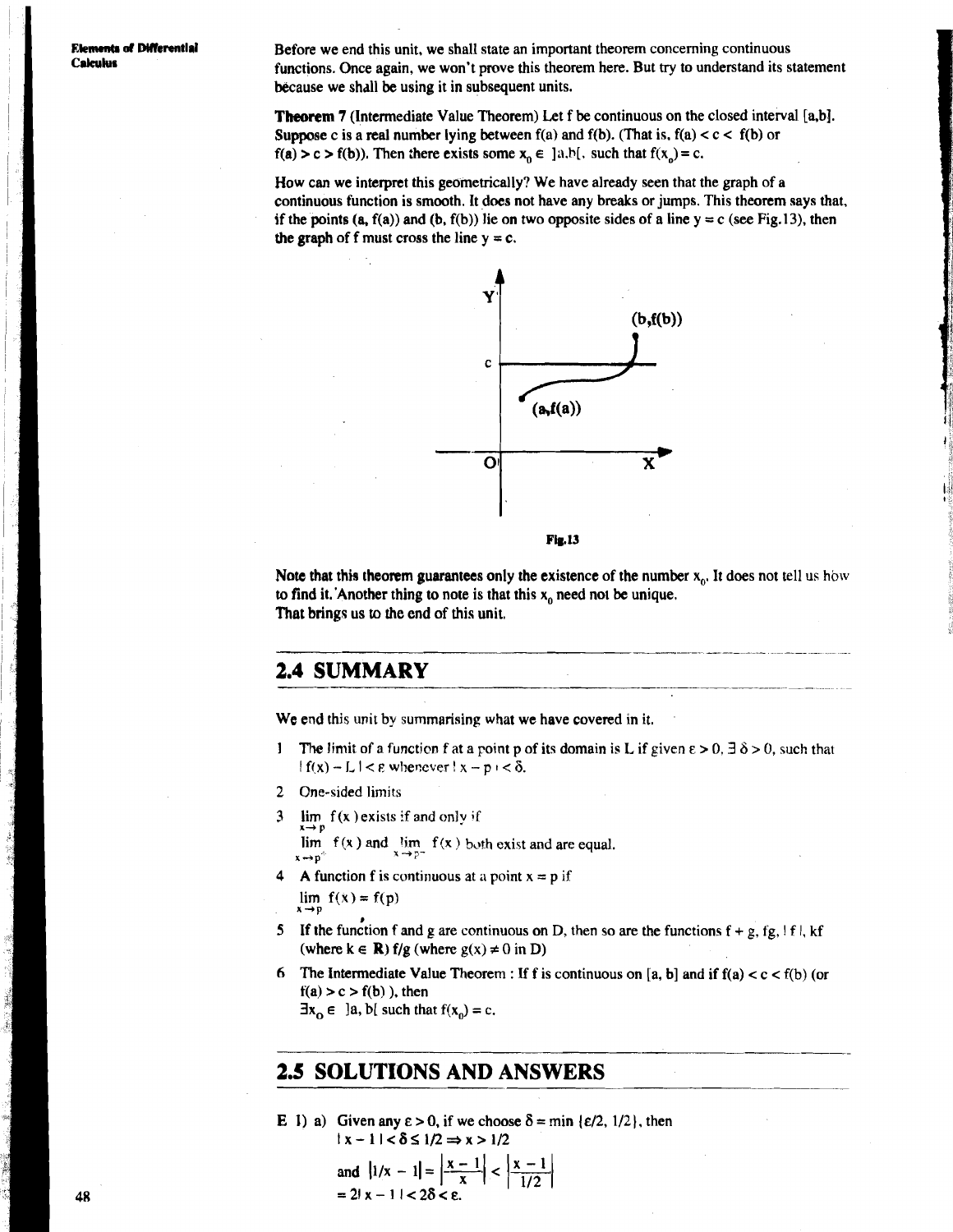That is,  $|x - 1| < \delta \Rightarrow |1/x - 1| < \epsilon$ Hence,  $\lim 1/x = 1$  $x \rightarrow 1$ 

b) 
$$
\frac{x^3-1}{x-1} - 3 = \frac{x^3-3x+2}{x-1} = (x-1)(x+2), \text{ if } x \neq 1.
$$

Given 
$$
\varepsilon > 0
$$
, if we choose  $\delta = \min \{(2/7)\varepsilon, 1/2\}$ , then  
\n $|x - 1| < 1/2 \Rightarrow x < 3/2 \Rightarrow x + 2 < 7/2$  and  
\n $\left|\frac{x^3 - 1}{x - 1} - 3\right| = |(x - 1)(x + 2)| < (7/2) |x - 1| < (7/2) \cdot 2/7 \cdot \varepsilon = \varepsilon$ .  
\nThat is,  $|x - 1| < \delta \Rightarrow \left|\frac{x^3 - 1}{x - 1} - 3\right| < \varepsilon$   
\nHence,  $\lim_{x \to 1} \frac{x^3 - 1}{x - 1} = 3$ .  
\n  
\nE 2)  $\lim_{x \to 1} 3/x = \frac{x - 1}{\lim_{x \to 1} x} = 3/1 = 3$ 

E 2) 
$$
\lim_{x \to 1} 3/x = \frac{\lim_{x \to 1} 3}{\lim_{x \to 1} x} = 3/1 = 3
$$

E 3) 
$$
\lim_{x \to 1} 2x + 5\left(\frac{x^2}{1 + x^2}\right) = 2 \lim_{x \to 1} x + \frac{\frac{5 \lim x^2}{x + 1}}{1 + \lim x^2}
$$

$$
= 2 + \frac{5 \times 1}{1 + 1} = 2 + 5/2 = 9/2
$$

- E 4) a) Given  $\epsilon > 0$  if we choose  $K = 1/\epsilon$ , then  $x > K \implies 1/x - 0 = 1/x < 1/K = \varepsilon.$ Thus,  $\lim_{x \to \infty} 1/x = 0$ 
	- **b)** Given  $\epsilon > 0$ , if we choose  $K = 1/\sqrt{\epsilon}$ , then  $x > K \implies 1/x^2 - 0 = 1/x^2 < 1/K^2 = \varepsilon$ Hence,  $\lim_{x \to \infty} 1/x^2 = 0$ Now,  $\lim_{x \to \infty} (1/x + 3/x^2 + 5)$

$$
= \lim_{x \to \infty} 1/x + 3 \lim_{x \to \infty} 1/x^2 + \lim_{x \to \infty} 5 = 0 + 3 \times 0 + 5 = 5
$$

E 5) a) 
$$
\lim_{x \to \infty} f(x) \neq L
$$
  
b)  $\exists \varepsilon > 0$ , s.t.  $\forall \delta > 0$   $\exists x$  s.t.  $|x - p| < \delta$  and  $|f(x) - L| > \varepsilon$ .

E (i) a) Since 
$$
x - [x] = x - 2
$$
,  $2 \le x < 3$ ,  
\n
$$
\lim_{x \to 3^{-}} x - [x] = \lim_{x \to 3^{-}} x - 2 = 1
$$

b) 
$$
\lim_{x \to 0^+} |x|/x = \lim_{x \to 0^+} x/x = 1, |x| = x \text{ for } x > 0.
$$

 $x \rightarrow 0$ 

c) 
$$
\lim_{x \to 0^-} \frac{(x^2 + 2)|x|}{x} = \lim_{x \to 0^-} \frac{(x^2 + 2)(-x)}{x} \text{ since } |x| = -x \text{ for } x < 0
$$

$$
= \lim_{x \to 0^-} -(x^2 + 2) = -2
$$

**E** 7) f is continuous from the right at  $x = p$  if  $\forall \epsilon > 0$  there exists a  $\delta > 0$  s.t.  $p < x < p + \delta \Rightarrow |f(x) - f(p)| < \varepsilon$ f is continuous from the left at  $x = p$  if  $\forall \epsilon > 0$  there exists a  $\delta > 0$  s.t.  $p - \delta < x < p \implies |f(x) - f(p)| < \varepsilon.$ **E** 8) **f** is continuous at  $x = p \implies \lim_{x \to p} f(x) = f(p)$  $\lim_{x \to p^+} f(x) = f(p)$  and  $\lim_{x \to p^-} f(x) = f(p)$  by Theorem 4  $\Rightarrow$  f is continuous from right and from left at  $x = p$ .

If f is continuous from right and left,  
\n
$$
\Rightarrow \lim_{x \to p^+} f(x) = f(p) = \lim_{x \to p^-} f(x)
$$

 $\Rightarrow \lim_{x \to p} f(x)$  exists and = f(p)

**Limits and Continuity**